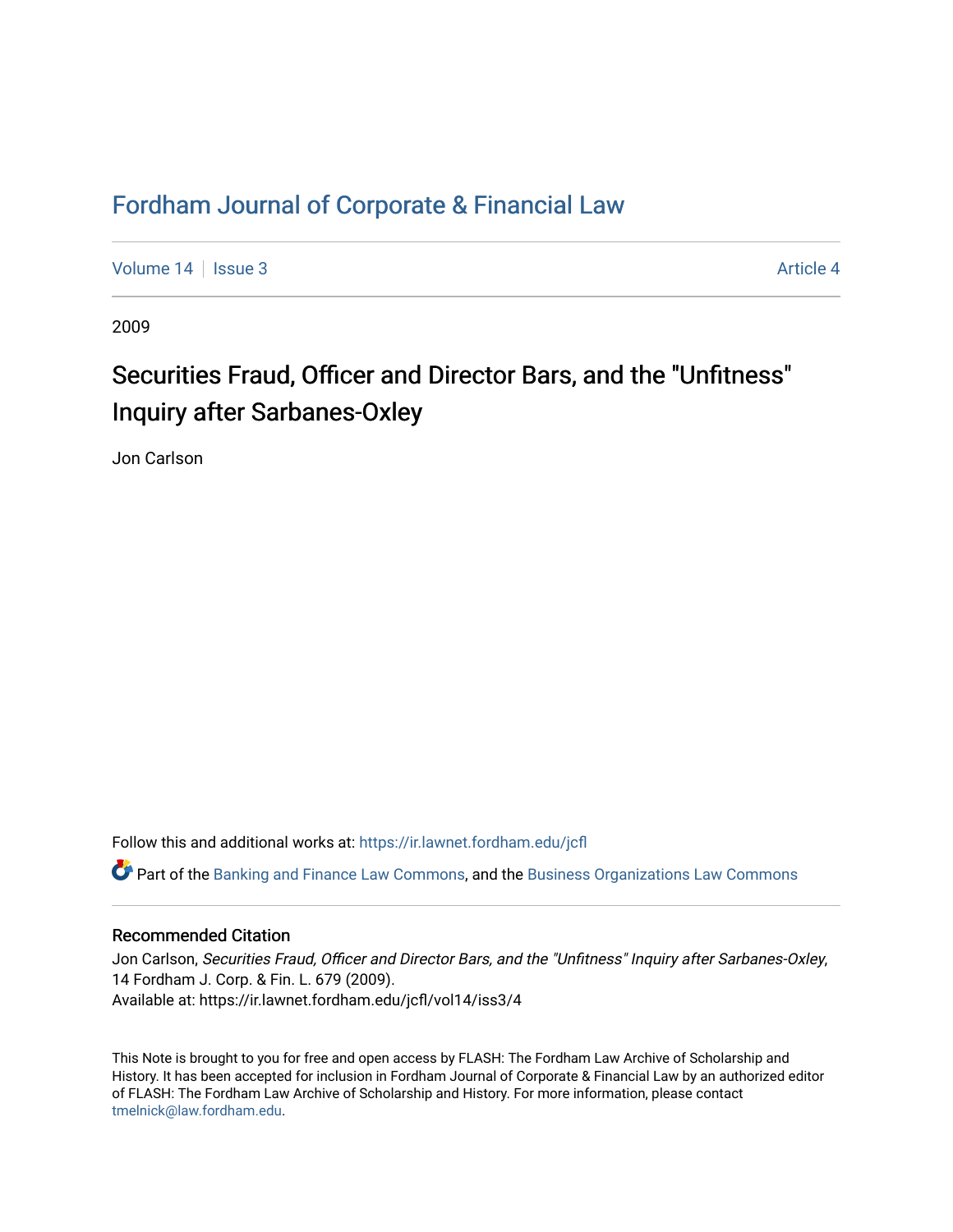### **NOTE**

## SECURITIES FRAUD, OFFICER AND DIRECTOR BARS, AND THE "UNFITNESS" INQUIRY AFTER SARBANES-OXLEY

#### *Jon Carlson*[∗](#page-1-0)

#### **INTRODUCTION**

In early 1988, Ratilal Patel and Dilip Shah were executives of two successful and related pharmaceutical companies.<sup>[1](#page-1-1)</sup> Patel was a founder, director, and officer of Par Pharmaceuticals; Shah was the president of Par's subsidiary Quad Pharmaceuticals.<sup>[2](#page-1-2)</sup> Par and Quad were rising stars in the generic drug industry, and long-term investors in Par were un-doubtedly delighted by the steady gains in the company's stock price.<sup>[3](#page-1-3)</sup> In the summer of 2008, however, the good times came to an abrupt end when federal prosecutors indicted Patel and Shah for their roles in bribing and defrauding the Food and Drug Administration ("FDA"), acts that had resulted in the distribution of untested and unapproved versions of the companies' drugs to consumers.<sup>[4](#page-1-4)</sup> The market for Par stock

<span id="page-1-0"></span><sup>∗</sup> J.D. Candidate, 2009, Fordham Unviersity School of Law. I would like to thank Professor Caroline Gentile for her guidance and encouragement during the Note-writing process.

<span id="page-1-1"></span><sup>1.</sup> SEC v. Patel, 61 F.3d 137, 138 (2d Cir. 1995); SEC v. Patel, No. 93 Civ. 4603, 1994 WL 364089, at \*1 (S.D.N.Y. July 13, 1994); SEC v. Shah, No. 92 Civ. 1952, 1993 WL 288285, at \*1 (S.D.N.Y. July 28, 1993).

<sup>2</sup>*. Patel*, 61 F.3d at 138; *Shah*, 1993 WL 288285, at \*1.

<span id="page-1-3"></span><span id="page-1-2"></span><sup>3</sup>*. See* Yahoo! Finance, Historical Prices, Par Pharm. Cos., Inc. (PRX), http://fin ance.yahoo.com/q/hp?s=PRX&a=11&b=30&c=1987&d=00&e=2&f=2009&g=d&z=66 &y=5214(last visited Feb. 23, 2009) (listing historical daily closing price of Par stock from Dec. 1987 – Mar. 1988).

<span id="page-1-4"></span><sup>4</sup>*. Patel*, 61 F.3d at 138; *Patel*, 1994 WL 364089, at \*1; *Shah*, 1993 WL 288285, at \*2. Though Shah and Patel were only charged with bribing a public official, their scheme also may have violated the Federal Food, Drug, and Cosmetic Act. The shipping of adulterated or mislabeled food or drugs is a serious offense, and managers of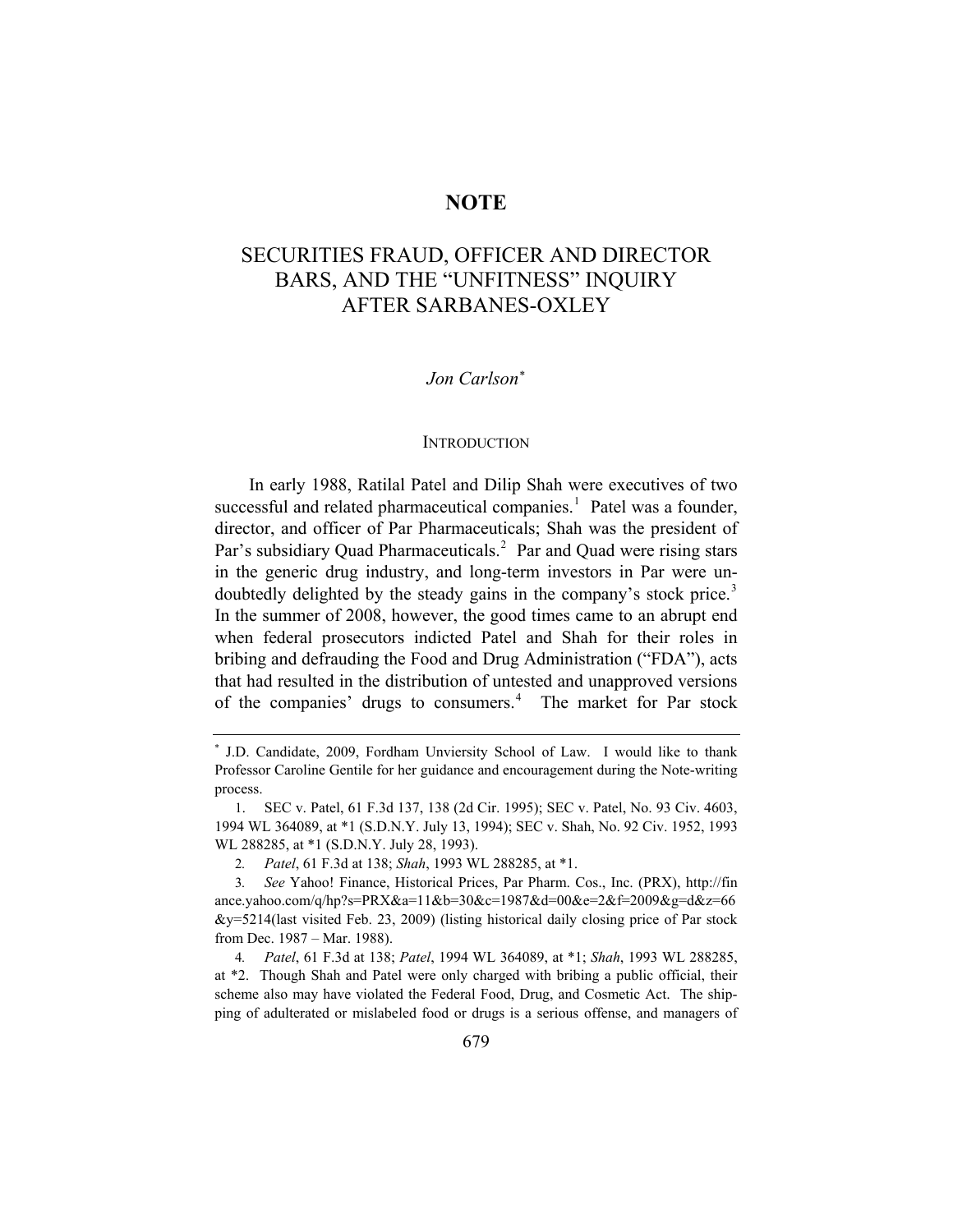reacted swiftly: the price dropped from \$17.37 to \$10.12 in the course of three months.<sup>[5](#page-2-0)</sup>

The scandal went far beyond what prosecutors initially thought had occurred. Not only had Shah and Patel sabotaged the mechanisms that were designed to ensure the safety of their drugs, they had also begun selling their Par stock prior to the public announcement of their mis-conduct with the FDA.<sup>[6](#page-2-1)</sup> Consequently, the Securities and Exchange Commission ("SEC") sued, alleging fraud, and sought to have both men permanently barred from serving as managers of any publicly traded company.<sup>[7](#page-2-2)</sup> In both cases, however, the courts ultimately held that the managers' misconduct did not justify such a remedy.<sup>[8](#page-2-3)</sup>

At this moment, Shah and Patel may be in a boardroom, managing a company owned by widely dispersed members of the public. Why would any rational person invest in a company run by someone like Shah or Patel? In some cases, public investors have no meaningful choice in the matter because they do not know of the current manage-ment's prior wrongdoing.<sup>[9](#page-2-4)</sup> In other cases, shareholders are the direct beneficiaries of corporate misconduct and thus have no incentive to oust misbehaving management.<sup>[10](#page-2-5)</sup> Why would the government allow such a person to continue serving in a position of public trust? Simply put, it does not allow it. $^{11}$  $^{11}$  $^{11}$ 

For many years, the SEC has sought to bar corporate managers and others whose illegal misconduct shows contempt or disregard for the na-tion's scheme of securities regulation.<sup>[12](#page-2-7)</sup> Federal securities regulation is

corporations charged with such a violation can be held strictly liable. *See* United States v. Park, 421 U.S. 658, 671 (1975) (discussing the case law's position that managers must be held accountable and holding CEO strictly liable for the company's violation of the Federal Food, Drug, and Cosmetic Act).

<span id="page-2-0"></span><sup>5.</sup> On July 13, 1988, the stock closed at \$17.375. *Shah*, 1993 WL 288285, at \*2. By October 24, 1988, the price had fallen to \$10.12, with sharp declines occurring as more negative press was released. *Id.* The price fell to \$7.125 by July 25, 1989. *Patel*, 61 F.3d at 139.

<sup>6</sup>*. Patel*, 1994 WL 364089, at \*1; *Shah*, 1993 WL 288285, at \*1.

<sup>7</sup>*. Patel*, 1994 WL 364089, at \*1-2; *Shah*, 1993 WL 288285, at \*3.

<sup>8</sup>*. Patel*, 61 F.3d at 142; *Shah*, 1993 WL 288285, at \*7.

<span id="page-2-5"></span><span id="page-2-4"></span><span id="page-2-3"></span><span id="page-2-2"></span><span id="page-2-1"></span><sup>9.</sup> Dispersed shareholders may also lack the control necessary to oust a violating manager once they have learned of the violation. S. REP. NO. 101-337, at 18 (1990).

<sup>10</sup>*. Id*.

<span id="page-2-7"></span><span id="page-2-6"></span><sup>11.</sup> Securities Act of 1933, 15 U.S.C. § 77t(e) (2008); Securities Exchange Act of 1934, 15 U.S.C § 78(u)(d)(2) (2008).

<sup>12</sup>*. See* H.R. Rep. No. 101-616, at 31-32 (1990), *as reprinted in* 1990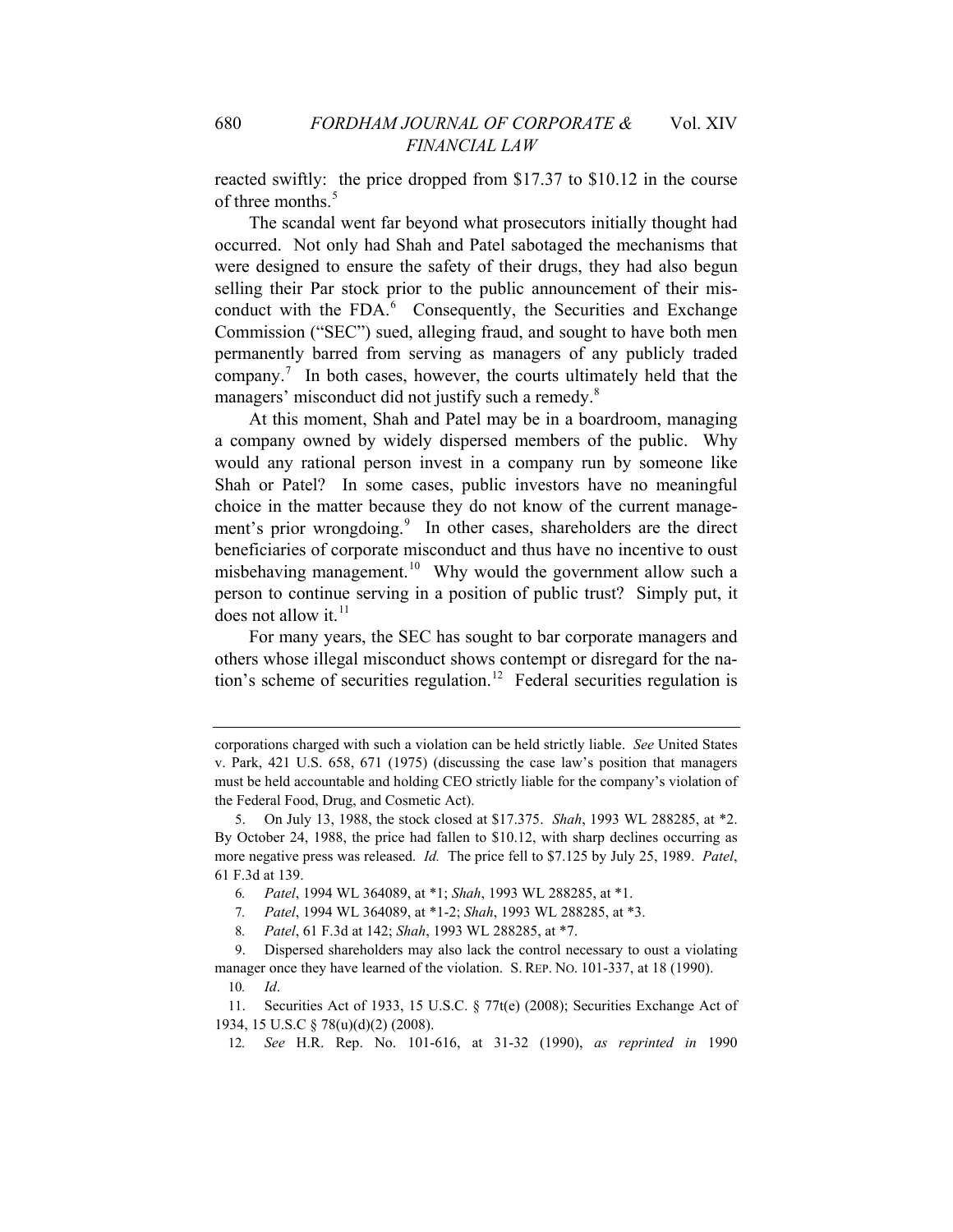designed to promote free and efficient capital markets by ensuring that up-to-date information flows freely from corporate issuers to the public.<sup>[13](#page-3-0)</sup> By introducing untrue or misleading information into the mar-ket, fraud undermines this freedom and efficiency.<sup>[14](#page-3-1)</sup> Securities fraud is a serious violation and violators are subject to a variety of securities law sanctions, including monetary penalties, disgorgement, occupational bars, and imprisonment.<sup>[15](#page-3-2)</sup> The SEC has used the officer and director bar particularly to prevent perpetrators of fraud from serving as fiduciaries to the public. $16$ 

This Note examines the federal courts' inconsistent and problematic interpretations of the officer and director bar statutes and proposes a solution that satisfies Congress's intent and that is fair both to the SEC and to the defendants in enforcement proceedings. Part I reviews the history of the officer and director bar as a remedy for securities fraud violations. It concludes by explaining how Congress responded to cases like *Shah* and *Patel* in the Sarbanes-Oxley Act of 2002 ("Sarbanes-Oxley"). Part II categorizes and discusses the various approaches that federal courts have taken in interpreting and applying the officer and director bar after Congress amended the bar statutes in Sarbanes-Oxley. So far, few courts have demonstrated a clear understanding of the amended statutes. Part III draws from the history of the officer and director bar, including the events leading up to the passage of Sarbanes-Oxley, to propose a solution that is consistent with the legislative purpose of the amended statutes and the past seventy years of securities enforcement.

I.

The officer and director bar has had a tortuous history in both federal legislation and the courts. Knowledge of this history is essential to

<span id="page-3-0"></span>U.S.C.C.A.N. 1379, 1394-95.

<sup>13</sup>*. See* LOUIS LOSS & JOEL SELIGMAN, FUNDAMENTALS OF SECURITIES REGULATION 36-38 (5th ed. 2004) (explaining how the "disclosure philosophy" of securities regulation came to be the scheme embodied in the federal securities laws).

<span id="page-3-1"></span><sup>14</sup>*. See, e.g.*, Ian B. Lee, *Fairness and Insider Trading*, 2002 COLUM. BUS. L. REV. 119, 147 (2002).

<span id="page-3-2"></span><sup>15</sup>*. See generally* Securities Enforcement Remedies and Penny Stock Reform Act of 1990, Pub. L. No. 101-429, 104 Stat. 931 (1990) [hereinafter Remedies Act] (providing examples of stated remedies for instances of fraud).

<span id="page-3-3"></span><sup>16.</sup> H.R. REP. NO.101-616, at 13 (1990), *as reprinted in* 1990 U.S.C.C.A.N. 1379, 1380.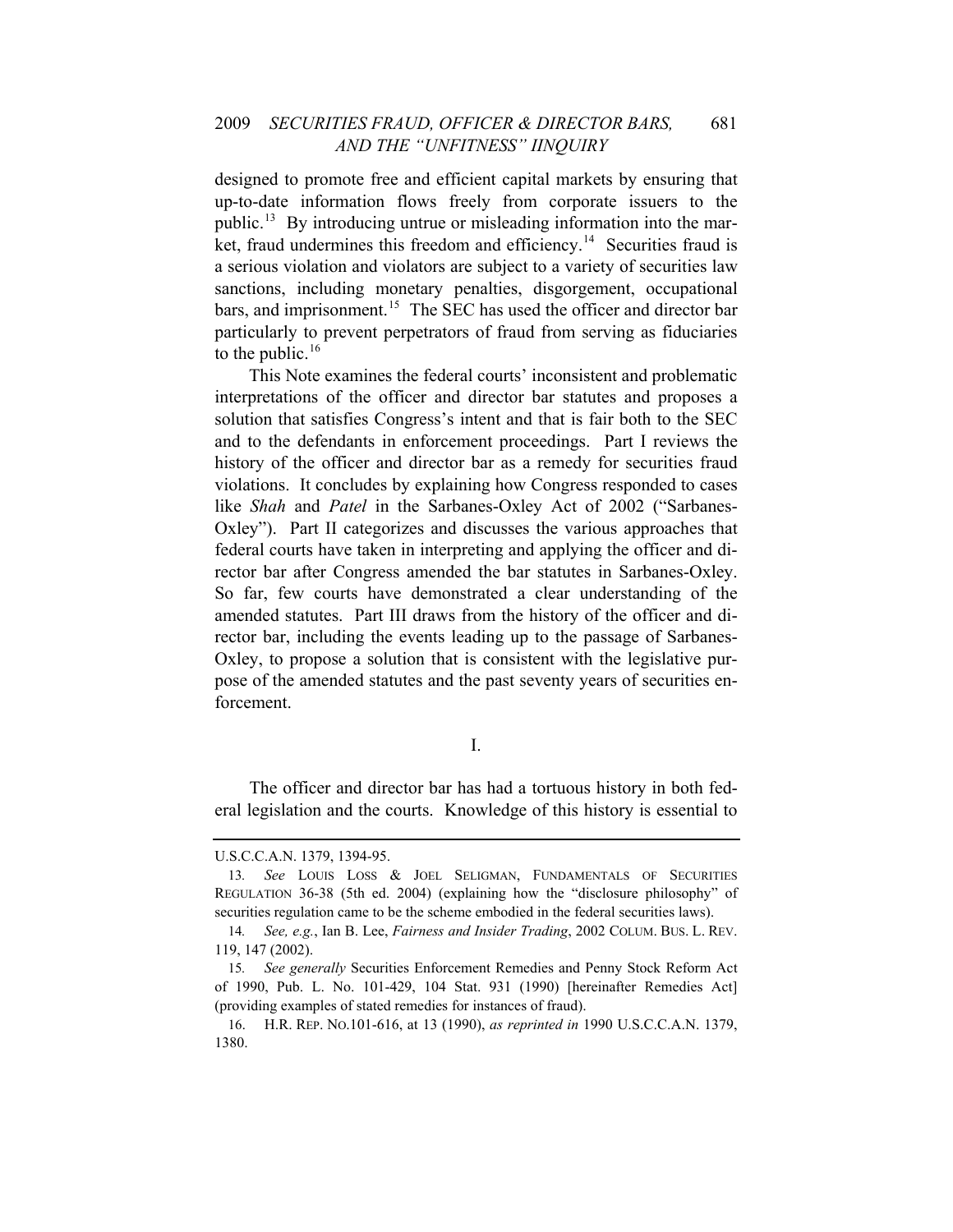understanding the meaning of the most recent amendment to the officer and director bar statutes.<sup>[17](#page-4-0)</sup>

#### *A. Injunction*

The director and officer bar originated as a form of injunctive relief for violations of the securities laws. Prior to 1984, the only remedy expressly provided for such violations was an injunction against future violations.[18](#page-4-1) The first courts to issue officer and director bars did so by fashioning injunctions that specifically prohibited defendants from fur-ther service as corporate executives.<sup>[19](#page-4-2)</sup> The significance of the bar's origin is more than historical: the legal standards for and limitations on imposing injunctive relief continue to be influential in defining the reach of the modern officer and director bar.

Generally speaking, an SEC injunction is a broad obey-the-law order prohibiting the defendant from future violations of securities laws.<sup>[20](#page-4-3)</sup> Critics argue that such an injunction serves only as a slap on the wrist because it does little to deter first-time violations, does not provide restitution for the victims of violations, and imposes few, if any, costs on securities violators who may have profited enormously from their mis-conduct.<sup>[21](#page-4-4)</sup> An injunction is, in the words of the Supreme Court, a "mild" prophylactic."<sup>[22](#page-4-5)</sup>

The power of an injunction is its effect on the defendant's future conduct. Those who continue their misconduct despite an injunction face substantial penalties, including civil or criminal contempt.<sup>[23](#page-4-6)</sup> Those who obey the injunction may face other costs, including reputational

<span id="page-4-0"></span><sup>17.</sup> The most recent amendment is in section 305 of the Sarbanes-Oxley Act of 2002. 15 U.S.C. §§ 77t(b), 78u(d) (2006).

<span id="page-4-1"></span><sup>18.</sup> The Insider Trading Sanctions Act of 1984 was the first piece of legislation to grant the SEC the authority to seek relief other than an injunction. *See* S. REP. NO. 101- 337, at 6 (1990).

<span id="page-4-2"></span><sup>19</sup>*. See, e.g.*, SEC v. Advance Growth Capital Corp., 470 F.2d 40, 53 (7th Cir. 1972); SEC v. Wong, 252 F. Supp. 608 (D.P.R. 1966).

<span id="page-4-3"></span><sup>20</sup>*. See, e.g.*, Securities Act of 1933, 15 U.S.C. § 77t(b) (2008); Securities Exchange Act of 1934, 15 U.S.C. § 78u(d) (2008).

<sup>21.</sup> S. REP. NO. 101-337, at 6.

<sup>22.</sup> SEC v. Capital Gains Research Bureau, Inc., 375 U.S. 180, 193 (1963).

<span id="page-4-6"></span><span id="page-4-5"></span><span id="page-4-4"></span><sup>23</sup>*. See, e.g.*, SEC v. Universal Express, Inc., 546 F. Supp. 2d 132, 142 (S.D.N.Y. 2008) (ordering defendant to turn himself over for incarceration for failing to comply with equitable remedy of disgorgement).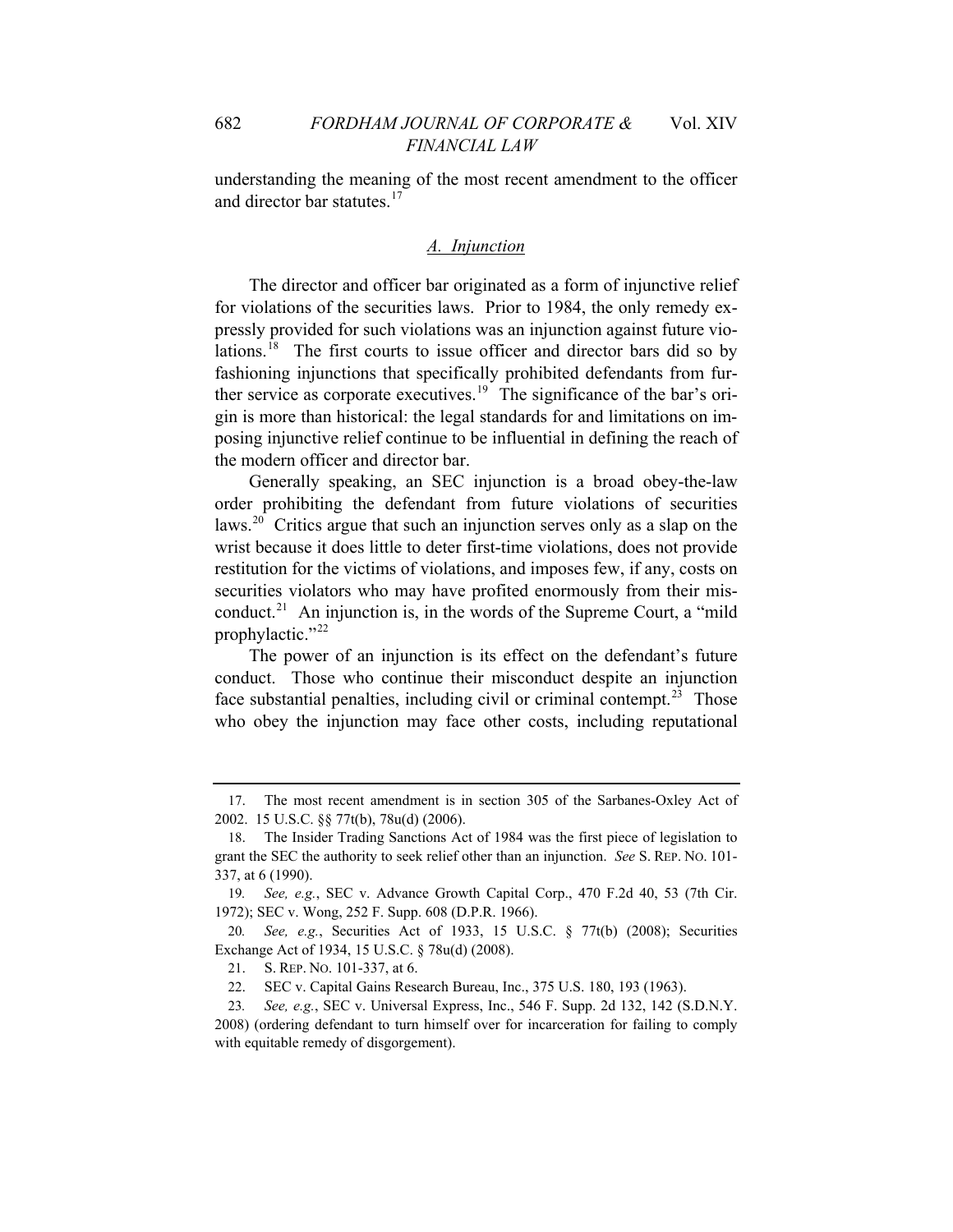damage or stigma. $^{24}$  $^{24}$  $^{24}$  Therefore, while an injunction may be sufficient to correct the behavior of a past violator, it does not have a significant preventive effect against first time violations.

Perhaps in recognition of the need for more effective remedies, courts began to develop separate "ancillary" remedies to supplement the general injunction.<sup>[25](#page-5-1)</sup> An injunction was traditionally a remedy of courts of equity, and courts of equity have long fashioned other rules and remedies to suit the particular facts of a case.<sup>[26](#page-5-2)</sup> Federal courts undertook to create such forms of "ancillary relief" in securities enforcement actions by reasoning that the SEC injunction actions provided them with equity jurisdiction over the case.<sup>[27](#page-5-3)</sup> Courts willingly adapted these new remedies when it was "necessary and proper" to do so.<sup>[28](#page-5-4)</sup> Among the forms of ancillary relief created by the courts were disgorgement of ill-gotten profits, as well as the officer and director bar.<sup>[29](#page-5-5)</sup> Early cases barring defendants from serving as officers and directors specially emphasized the importance of such action when it was necessary to protect public investors, as this is the general purpose of the securities laws.<sup>[30](#page-5-6)</sup>

Once the SEC has sufficiently established that a defendant has violated a provision of the securities laws, a court may grant an injunction or ancillary relief if the defendant's past conduct indicates that there is a reasonable likelihood of future violations.<sup>[31](#page-5-7)</sup> The underlying violation, without more, is insufficient to demonstrate a likelihood of recurrence.<sup>[32](#page-5-8)</sup> In assessing the likelihood of future violations, courts most commonly consider the following factors: (1) the defendant's history of past violations, (2) the degree of scienter involved in violations, (3) whether the violations are isolated or recurring and continuous, (4) the defendant's acceptance of responsibility and assurances against future miscon-

<sup>24</sup>*. See* Aaron v. SEC, 446 U.S. 680, 703 (1980).

<span id="page-5-1"></span><span id="page-5-0"></span><sup>25</sup>*. See, e.g.*, SEC v. Posner, 16 F.3d 520 (2d Cir. 1994).

<sup>26.</sup> SEC v. Materia, 745 F.2d 197, 200 (2d Cir. 1984).

<sup>27.</sup> SEC v. Advance Growth Capital Corp., 470 F.2d 40, 53 (7th Cir. 1972).

<sup>28.</sup> H.R. REP. NO. 101-616, at 28 (1990), *as reprinted in* 1990 U.S.C.C.A.N. 1379,

<span id="page-5-6"></span><span id="page-5-5"></span><span id="page-5-4"></span><span id="page-5-3"></span><span id="page-5-2"></span><sup>1394.</sup> 

<sup>29</sup>*. Id.* at 1398.

<sup>30</sup>*. See Advance Growth Capital*, 470 F.2d at 53-54.

<sup>31.</sup> SEC v. Tex. Gulf Sulphur Co., 401 F.2d 833, 856-57 (2d Cir. 1968).

<sup>32.</sup> SEC v. Blatt, 583 F.2d 1325, 1334 (5th Cir. 1978); *see* SEC v. Jones, 476 F.

<span id="page-5-8"></span><span id="page-5-7"></span>Supp. 2d 374, 384 (S.D.N.Y. 2007) (denying the SEC's request for an injunction where the SEC demonstrated only past misconduct).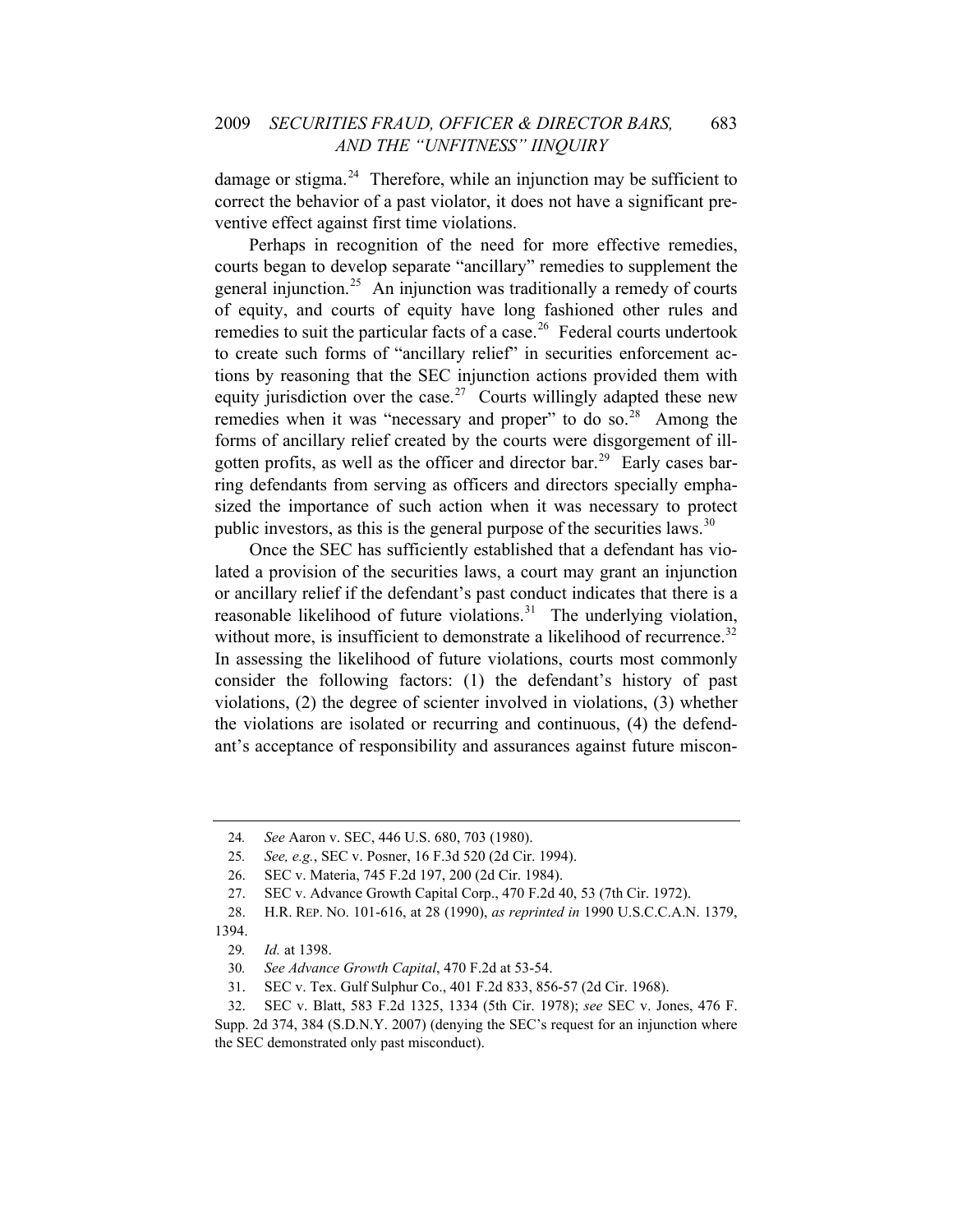duct, and (5) whether the defendant's occupation puts him or her in a position to commit further violations.<sup>[33](#page-6-0)</sup>

The likelihood of recurrence standard for obtaining an injunction and its five-factor test continue to be important in officer and director bar cases in two ways. First, courts still enjoin persons from acting as officers or directors as a form of ancillary relief under their general equi-table power to impose an injunction.<sup>[34](#page-6-1)</sup> In those cases, proof of a violation and a showing that the defendant is likely to engage in future misconduct are the only requirements. $35$  Second, under more recent cases involving the express officer and director bar statutes, courts have returned to the likelihood of recurrence standard when determining the propriety of permanently barring a corporate executive.<sup>[36](#page-6-3)</sup>

#### *B. The Remedies Act*

In 1990, Congress passed the Securities Enforcement Remedies and Penny Stock Reform Act ("Remedies Act") in response to the "wide range of securities law violations in the large and increasingly complex securities markets."<sup>[37](#page-6-4)</sup> The Remedies Act amended the existing securities laws by granting the SEC the express authority to seek several new remedies, including officer and director bars.<sup>38</sup>

Congress's stated purpose in passing the Remedies Act was to grant the SEC the authority and flexibility to "maximize the remedial effects of its enforcement actions" and to "achieve the appropriate level of de-

<span id="page-6-0"></span><sup>33.</sup> SEC v. Cavanaugh, 155 F.3d 129, 136 (2d Cir. 1998); SEC v. First Jersey Sec., Inc., 101 F.3d 1450, 1477-78 (2d Cir. 1996); SEC v. Universal Major Indus. Corp., 546 F.2d 1044, 1048 (2d Cir. 1976).

<sup>34</sup>*. See, e.g.*, SEC v. Posner, 16 F.3d 520 (2d Cir. 1994).

<span id="page-6-2"></span><span id="page-6-1"></span><sup>35</sup>*. See generally id.* at 521-22 ("The court found that they had committed securities law violations . . . and that their past securities law violations and lack of assurances against future violations demonstrated that such violations were likely to continue."); SEC v. Drexel Burnham Lambert, Inc., 837 F. Supp. 587, 611 (S.D.N.Y. 1993) ("The propriety of injunctive relief turns on whether 'there is a reasonable likelihood that the wrong will be repeated.'").

<sup>36</sup>*. See infra* Part I.D.

<span id="page-6-4"></span><span id="page-6-3"></span><sup>37.</sup> H.R. REP. NO. 101-616, at 14 (1990), *as reprinted in* 1990 U.S.C.C.A.N. 1379, 1381.

<sup>38.</sup> Remedies Act, Pub. L. No. 101-429, §§ 101, 201, 104 Stat. 931, 932, 935 (1990).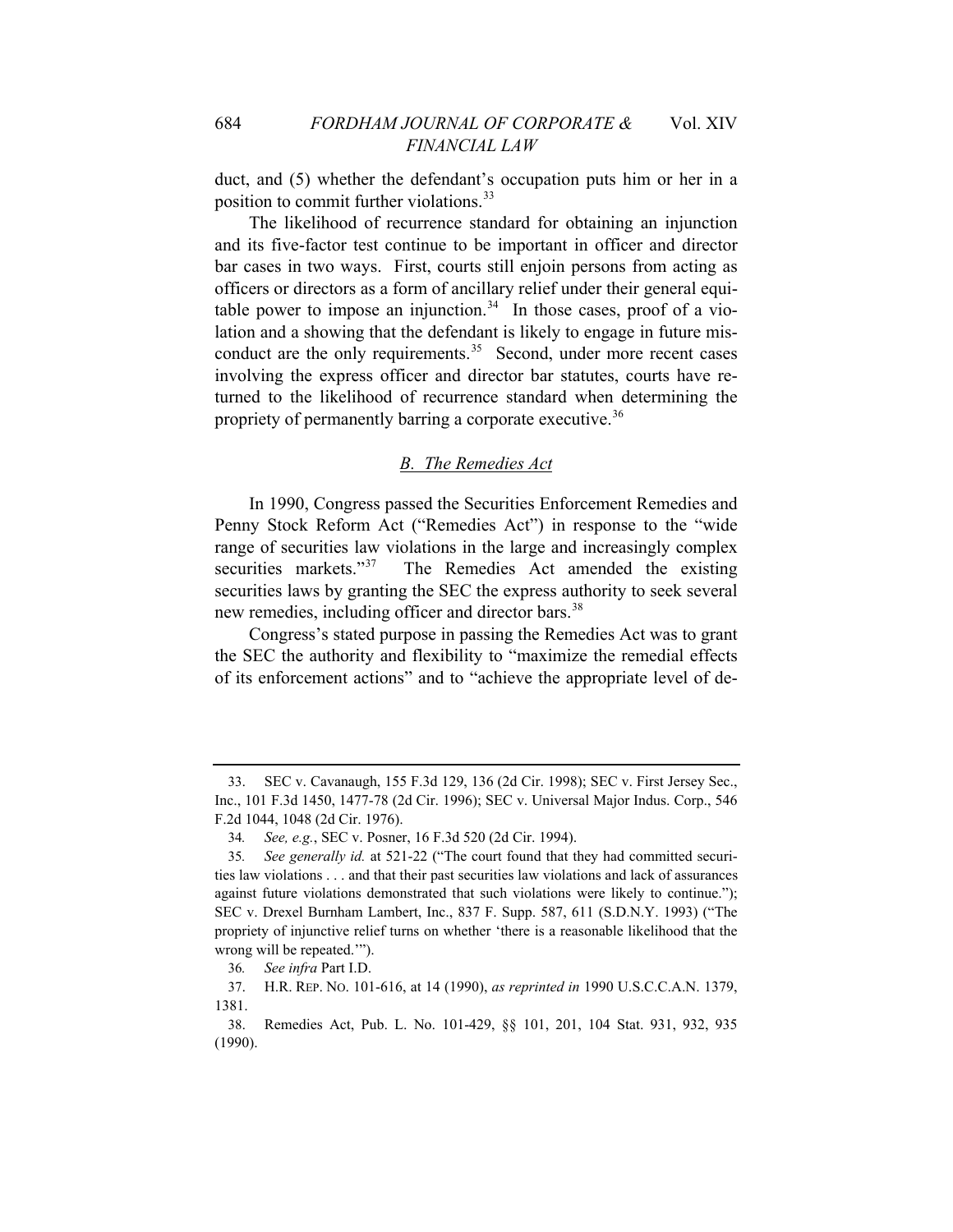#### 2009 *SECURITIES FRAUD, OFFICER & DIRECTOR BARS,* 685 *AND THE "UNFITNESS" IINQUIRY*

terrence in each case."[39](#page-7-0) Implicit in this purpose was the view that the securities market was expanding beyond the SEC's enforcement capacity and that injunctions, the SEC's sole remedy up to that point, were inadequate to deter misconduct and too cumbersome to adapt to a specific defendant's violation.<sup>[40](#page-7-1)</sup> Congress designed the Remedies Act to do more than expressly provide for remedies that were already implied. Rather, the Remedies Act was designed to strengthen the SEC's enforcement program and to deter violations.<sup>[41](#page-7-2)</sup>

In terms of general deterrence, the officer and director bar is one of the most effective enforcement mechanisms at the SEC's disposal. To a corporate executive, a bar order may be more devastating than a mone-tary fine or even imprisonment.<sup>[42](#page-7-3)</sup> Indeed, it is intended to be: the director and officer bar serves as a pecuniary sanction for wealthy fiduciaries who are likely to view a fine as an inconsequential cost of doing business.[43](#page-7-4) Nevertheless, the officer and director bar is not a one-size-fits-all remedy. It is a severe sanction that may force a corporate executive to abandon her career and possibly her lifestyle.<sup>[44](#page-7-5)</sup> In contrast, to a lowerranking violator who has never served as a corporate manager and is unlikely to do so in the future, the officer and director bar may be an ineffective deterrent and would be less painful than a civil monetary penalty.[45](#page-7-6) The legislative history makes clear, however, that Congress's

41*. Id.*

43*. Id.* at 1495.

<span id="page-7-6"></span>45. SEC v. Drucker, 528 F. Supp. 2d 450, 451, 454 (S.D.N.Y. 2007) (barring defendant who committed insider trading as in-house counsel, but not barring tippee of

<span id="page-7-0"></span><sup>39.</sup> H.R. REP. NO. 101-616, at 13 (1990), *as reprinted in* 1990 U.S.C.C.A.N. 1379, 1380.

<span id="page-7-1"></span><sup>40</sup>*. See id* at 1381. The legislative history provides statistics showing the rapid growth of the securities markets in the decade leading up to the Remedies Act. The market boom and the concern that the SEC may not be able to police misconduct serve as premises for the conclusion that expresses remedies (and therefore more deterrence) is necessary. The report does not state that the SEC's sole remedy of injunction is insufficient to enforce and deter, but this is obviously an assumption.

<span id="page-7-3"></span><span id="page-7-2"></span><sup>42.</sup> Jayne W. Barnard, *When Is a Corporate Executive "Substantially Unfit to Serve"?*, 70 N.C. L. REV. 1489, 1522 (1992) [hereinafter Barnard, *Substantially Unfit to Serve?*] (arguing that an officer and director bar is harsher than imprisonment because it deprives corporate executives of the potential ever to find a high-paying job).

<span id="page-7-5"></span><span id="page-7-4"></span><sup>44.</sup> Barnard, *Substantially Unfit to Serve?*, *supra* note 42, at 12. Note, however, that not all barred executives are in danger of losing everything. *See, e.g.*, SEC v. Drexel Burnham Lambert Inc., 837 F. Supp. 587, 596, 613 (S.D.N.Y. 1993) (barring defendants who were wealthy controlling shareholders of numerous corporations from exercising control or voting rights over the corporations).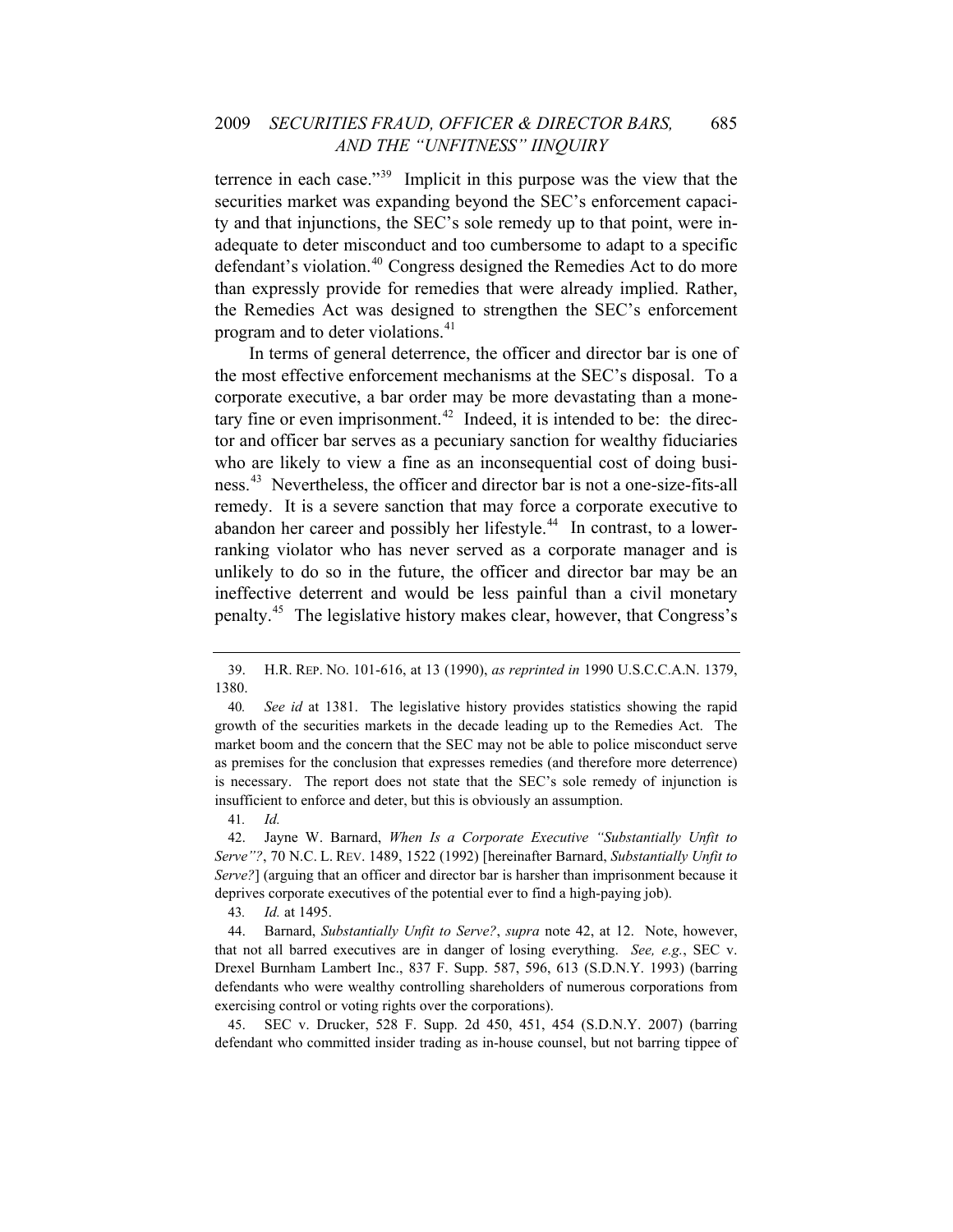intent with the officer and director bar was to deter corporate misconduct and to send a signal to public investors that the markets were safe from the actions of proven violators.<sup>[46](#page-8-0)</sup>

In an effort to limit the potentially devastating effects of the officer and director bar, Congress sought to apply it only to the most serious securities laws violators. Under the Remedies Act, a court was authorized to bar "any person who violated [either of the 'hard core' fraud provisions<sup>[47](#page-8-1)</sup>] from acting as an officer or director of any [public company] if the person's conduct demonstrates substantial unfitness to serve as an officer or director of any such issuer."<sup>[48](#page-8-2)</sup>

Separated into its key components, the bar statute applied (1) to any person; (2) who was found by a court to have engaged in securities fraud; and (3) who was found to be substantially unfit to serve as an officer or director of a public company.<sup>[49](#page-8-3)</sup> Thus, to obtain a bar, the SEC had a two-part burden: it was required to show fraud plus substantial unfitness by a preponderance of the evidence. $50$ 

Once a court has imposed an officer and director bar, it only prohibits the defendant from acting as an officer or director of a *public company*. [51](#page-8-5) The term "public company" refers to a company that has over \$1,000,000 in assets and more than 500 shareholders.<sup>[52](#page-8-6)</sup> Simply put, a public company is a corporation whose stock is held by a large number of widely dispersed shareholders. The securities laws protect the shareholders of such widely held corporations because they are less likely to have the knowledge, sophistication, or control sufficient to hire and fire management.<sup>[53](#page-8-7)</sup> Nothing, however, prohibits a barred officer or

<span id="page-8-0"></span>46. H.R. REP. NO. 101-616, at 27 (1990), *as reprinted in* 1990 U.S.C.C.A.N. 1379, 1394.

47. LOSS & SELIGMAN, *supra* note 13, at 1510.

<span id="page-8-2"></span><span id="page-8-1"></span>48. Remedies Act, Pub. L. No. 101-429, §§ 101, 201,104 Stat. 931, 932, 935 (1990).

49*. Id.*

<span id="page-8-4"></span><span id="page-8-3"></span>50*. See* Steadman v. SEC, 603 F.2d 1126, 1139 (5th Cir. 1979) (holding preponderance of the evidence is the proper burden of proof in all SEC enforcement actions including debarment cases).

51*. See* Remedies Act, §§ 101, 201.

52. Securities Exchange Act of 1934, 15 U.S.C § 78l (2000).

<span id="page-8-7"></span><span id="page-8-6"></span><span id="page-8-5"></span>53*. See, e.g.*, SEC v. Ralston Purina Co., 346 U.S. 119, 124-25 (1953) (defining the public as those people for whom the securities laws were designed to protect); S. REP. NO. 101-337, at 21 (1990) (explaining the need for the officer and director bar because

inside information who was a retired police officer and was never likely to serve as a corporate manager).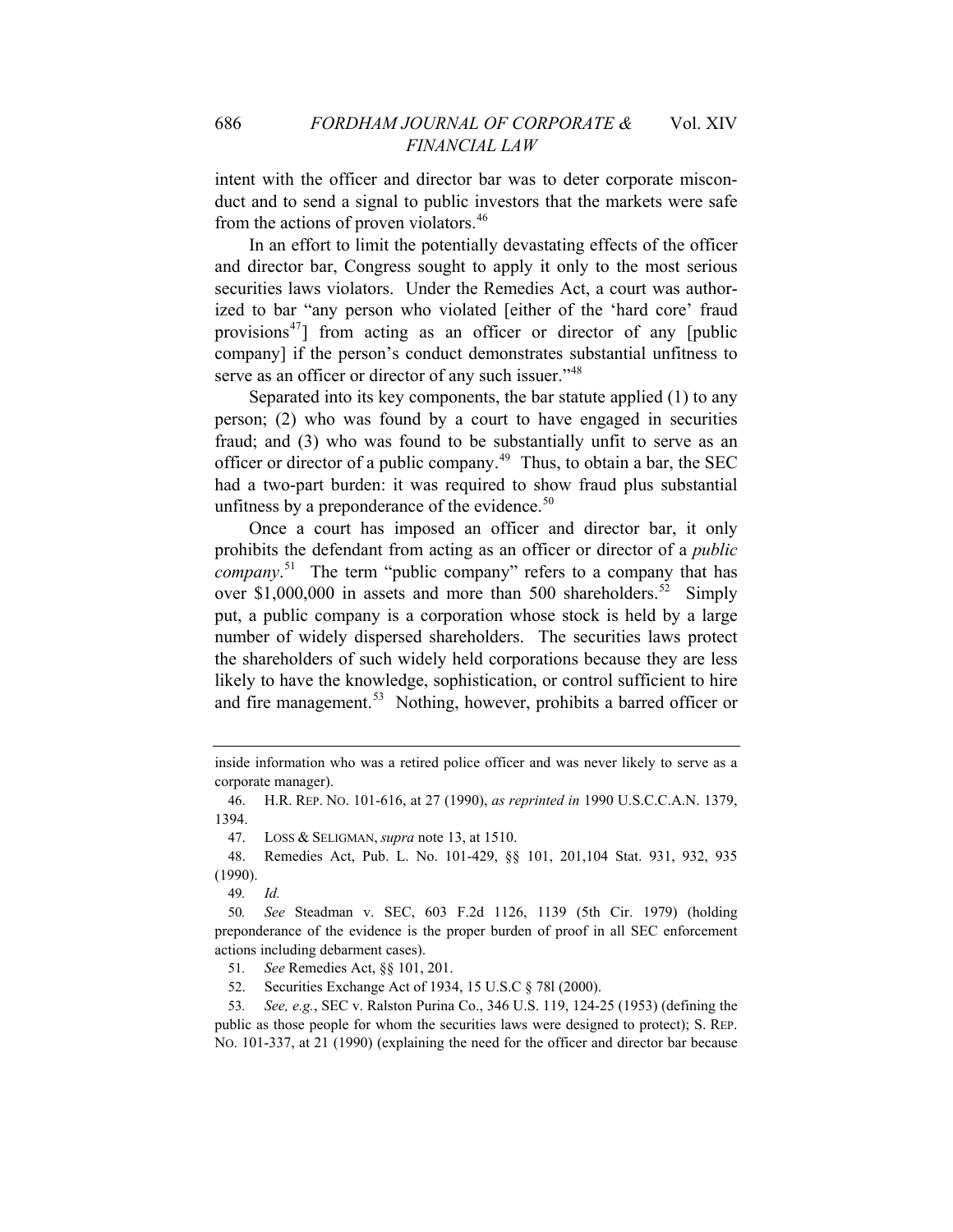#### 2009 *SECURITIES FRAUD, OFFICER & DIRECTOR BARS,* 687 *AND THE "UNFITNESS" IINQUIRY*

application only to the most egregious violators and its reach only to public companies. director from serving as a manager of a non-public company, usually called a closely held company. Closely held companies are subject to minimal SEC regulation<sup>[54](#page-9-0)</sup> and have become increasingly popular with the modern rise of "cash out" mergers<sup>[55](#page-9-1)</sup> and other efforts to "go private".<sup>[56](#page-9-2)</sup> Thus, the officer and director bar is a potentially severe sanction for corporate executives, but Congress has limited its

#### *C. Defining Substantial Unfitness and the Six-Factor Test*

the central issue in the case law and academic literature dealing with the offic er and director bar.[59](#page-10-0) By the time Congress passed the Remedies Act, the elements of securities fraud had been fairly well established[.](#page-9-3)<sup>57</sup> The other requirement for obtaining an officer and director bar, "substantial unfitness," was a new term of art left undefined by the Remedies Act and the legislative history.<sup>58</sup> The definition of "substantial unfitness" thus became

[The definition of "substantial unfitness" was not completely ambig](#page-10-0)[uous, however. Sensible construction suggested that the test for "sub](#page-10-0)[stantial unfitness" lay between two distinct boundaries](#page-10-0)*.* At one end, the [defendant's act of fraud alone, without aggravating factors, could not be](#page-10-0)  [sufficient to justify a bar. After all, the required showing was fraud](#page-10-0) *plus* 

<span id="page-9-1"></span>55*. See* DEL. CODE ANN. tit. 8, § 253 (2007) (defining "short form" or "cash out" merger).

59*. Id.*

dispersed shareholders rarely have the collective power to oust violators from management).

<span id="page-9-0"></span><sup>54.</sup> Sections 12 and 13 of the Securities Exchange Act of 1934 do not require closely held companies to register their securities or make periodic reports. *See* 15 U.S.C. §§ 78(1), 78(m) (2008). Nevertheless, closely held companies and their princepals are still subject to the anti-fraud provisions, which apply to *any* person. *See* 15 U.S.C. § 78j (2008); Securities Act of 1933, 15 U.S.C. § 77(q) (2000).

<span id="page-9-2"></span><sup>56.</sup> David A. Stockton et al., *Going Private: The Best Option?*, NAT'L L. J., June 23, 2003, at 19 (citing a study by FactSet Mergerstat indicating that completed goingprivate deals, as a percentage of mergers and acquisition transactions, increased by approximately 23.7% from 2000 to 2002).

<span id="page-9-3"></span><sup>57</sup>*. See* LOSS & SELIGMAN, *supra* note 13, at 914-18 (outlining the elements of securities fraud and citing the court opinions that established those elements).

<span id="page-9-4"></span><sup>58.</sup> Stephen M. Cutler, Dir., SEC Div. of Enforcement, Speech by SEC Staff: Remarks at the Glasser LegalWorks 20th Annual Federal Securities Institute (Feb. 15, 2002), *available at* http://www.sec.gov/news/speech/spch538.htm.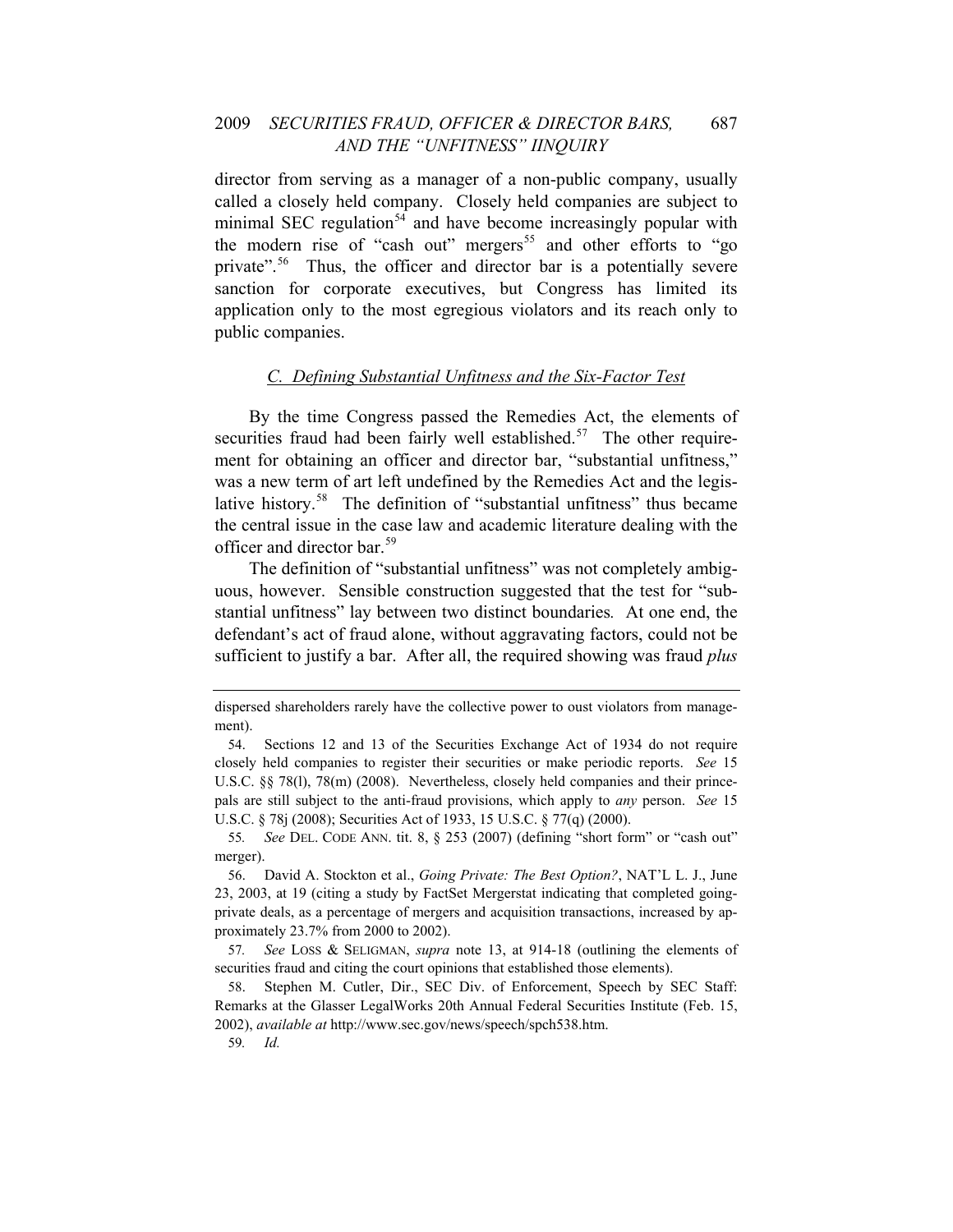[in place,](#page-10-2) the "substantial unfitness" issue was left to judicial interpreta tion. ["substantial unfitness," and the legislative history indicates that](#page-10-0)  [Congress favored limiting the application of the bar only to the most](#page-10-0)  [serious violators.](#page-10-0)<sup>60</sup> At the other end, the test for "substantial unfitness" [needed to be more flexible than the test required for the SEC to obtain](#page-10-1)  [an injunction. If the SEC could easily establish that a defendant was](#page-10-1)  [likely to commit future violations as a corporate manager, then it could](#page-10-1)  [obtain a bar under its authority to seek an injunction.](#page-10-1) $61$  In that case, the [officer and director bar statutes would be rendered superfluous. There](#page-10-2)[fore, "substantial unfitness" could not logically be equated with the de](#page-10-2)[fendant's likelihood of recurrence plus other factors. This view was](#page-10-2)  [supported by the fact that the Remedies Act was designed to enhance the](#page-10-2)  [SEC enforcement program, not to hinder it.](#page-10-2)<sup>62</sup> With these two guidelines

adopted this test abondoned the last factor and sometimes added it into the analysis of the defendant's likelihood of recurrence.<sup>[65](#page-10-5)</sup> Courts quickly adopted a "substantial unfitness" test, initially sug-gested in a 1992 law review article by Professor Jayne Barnard.<sup>[63](#page-10-3)</sup> Professor Barnard suggested that to determine whether a defendant is substantially unfit, courts should consider: (1) the egregiousness of the underlying violation, (2) the defendant's repeat offender status, (3) the role of the defendant in the scheme to defraud, (4) the defendant's degree of scienter, (5) the defendant's economic stake in the violation, (6) the likelihood that misconduct will recur, and (7) the defendant's appre-ciation of a corporate manager's fiduciary obligations.<sup>[64](#page-10-4)</sup> Courts that

ceedings.66 In the seminal case *Steadman v. SEC*, the Fifth Circuit held [The six factors in Professor Barnard's modified test are nearly](#page-10-5)  [identical to the six factors that courts have long applied in reviewing the](#page-10-5)  [propriety of sanctions imposed by the SEC in administrative pro-](#page-10-5)

<span id="page-10-0"></span><sup>60</sup>*. See* S. REP. NO. 101-337, at 20 (1990) (stating that a permanent bar may be especially appropriate where the defendant's conduct was egregious or the defendant was a recidivist).

<sup>61</sup>*. See supra* Part I.A.

<span id="page-10-3"></span><span id="page-10-2"></span><span id="page-10-1"></span>H.R. REP. NO. 101-616, at 14 (1990), *as reprinted in* 1990 U.S.C.C.A.N. 1379, 62. 1381.

<sup>63.</sup> Cutler, *supra* note 58.

<sup>510-21.</sup>  64. Barnard, *Substantially Unfit to Serve?*, *supra* note 42, at 1

<sup>65</sup>*. See, e.g.*, SEC v. Patel, 61 F.3d 137, 141 (2d Cir. 1995).

<span id="page-10-5"></span><span id="page-10-4"></span><sup>66</sup>*. See* Steadman v. SEC, 603 F.2d 1126, 1140 (5th Cir. 1979). There are a few differences in Professor Barnard's factors and the factors utilized by the court in *Steadman*:Barnard's factors consider the defendant's economic stake in the violation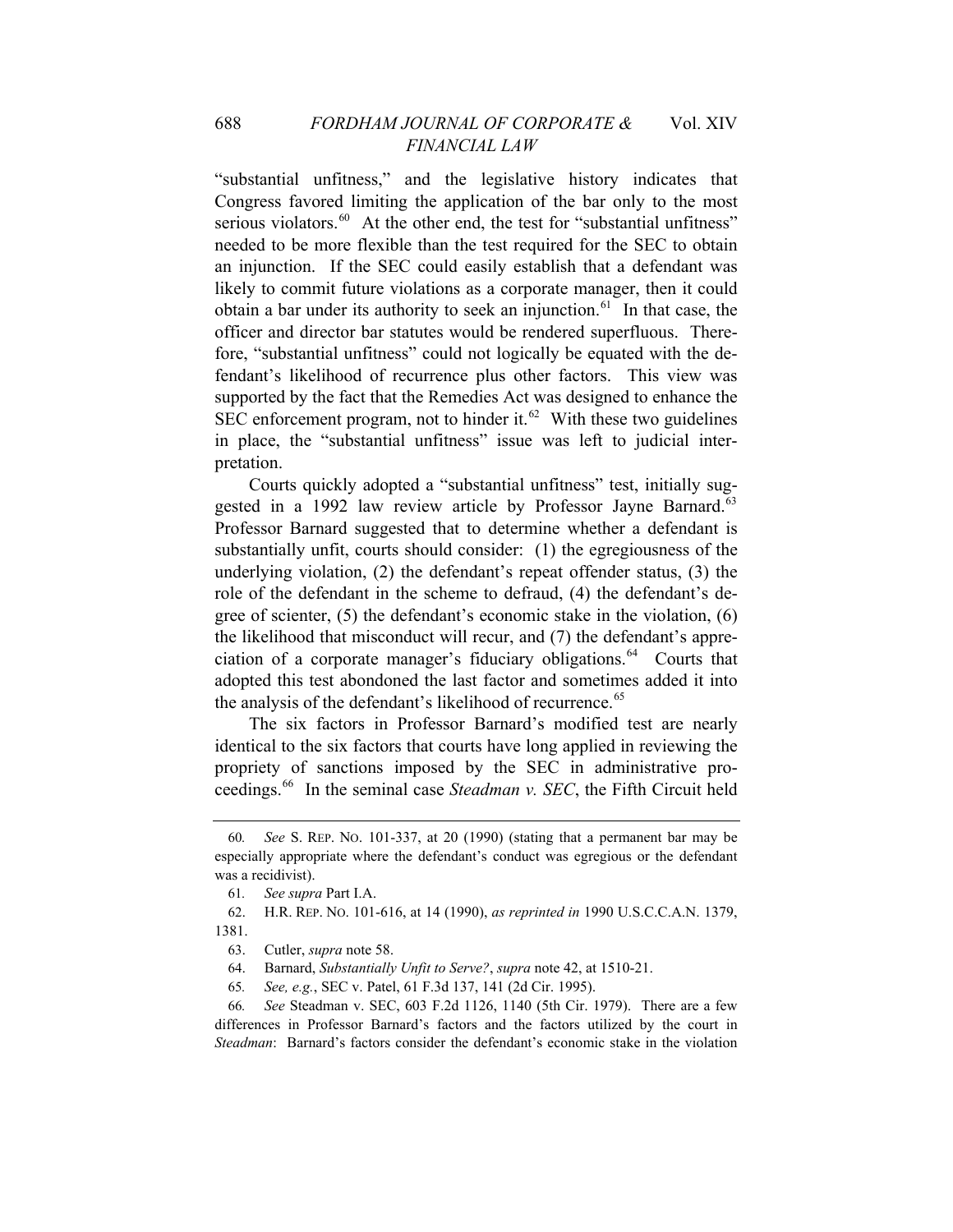#### 2009 *SECURITIES FRAUD, OFFICER & DIRECTOR BARS,* 689 *AND THE "UNFITNESS" IINQUIRY*

[that when the SEC seeks to impose an occupational bar, it must clearly](#page-10-5)  [articulate its reasons for believing that such a severe sanction is more](#page-10-5)  [appropriate than a less severe alternative.](#page-10-5)67 [To that end,](#page-11-0) *Steadman* held [that the SEC may consider and discuss: \(1\) the egregiousness of the de](#page-11-0)[fendant's actions, \(2\) the isolated or recurrent nature of the infraction,](#page-11-0)  [\(3\) the degree of scienter involved, \(4\) the sincerity of the defendant's](#page-11-0)  [assurances against future violations, \(5\) the defendant's recognition of](#page-11-0)  [the wrongful nature of his conduct, and \(6\) the likelihood that the de](#page-11-0)[fendant's occupation will present opportunities for future violations.](#page-11-0)<sup>68</sup>

its decision to impose a sanction. *Steadman* suggested that some factors – such as the egregiousness of the defendant's violation, the defendant's level of scienter and the likelihood of recurrence – may carry more weight than others. $69$ Furthermore, *Steadman* held that the six factors were a list of possible considerations, and not a conjunctive test.<sup>[70](#page-11-2)</sup> Thus, the SEC was not required to demonstrate facts to satisfy all six factors in order to justify

Professor Barnard intended the six factor test to limit the applica-tion of the officer and director bar as a remedy for fraud.<sup>[71](#page-11-3)</sup> She was concerned that the bar was too strict a punishment that, if applied unwisely, could detrimentally affect shareholder agency and the lives of talented, though tarnished, managers. $^{72}$  $^{72}$  $^{72}$ 

and the *Steadman* factors do not; the court in *Steadman* considered whether the defendant had recognized the wrongful nature of his conduct, while Professor Barnard asks whether the defendant understands his role as a corporate fiduciary. All other differences are minor changes in verbiage.

<sup>67</sup>*. Id.* at 1139-40.

<span id="page-11-0"></span><sup>68</sup>*. Id.* at 1140. The *Steadman* factors remain the test by which federal courts review the SEC's imposition of any sanction in an administrative court proceeding. *See, e.g.*, *In re* KPMG Peat Marwick LLP, Exchange Act Release No. 43,862, 2001 SEC LEXIS 98, at \*98 (Jan. 19, 2001) (requiring a review of the *Steadman* factors before the SEC can impose sanctions in an SEC administrative proceeding); *In re* Maria T. Giesge, Admin. Proc. File No. 3-12747, Initial Decision Rel. No. 359, at 31-32 (Oct. 7, 2008).

<sup>69</sup>*. Steadman*, 603 F.2d at 1140.

<sup>70</sup>*. Id.*

<span id="page-11-4"></span><span id="page-11-3"></span><span id="page-11-2"></span><span id="page-11-1"></span><sup>71</sup>*. See* Barnard, *Substantially Unfit to Serve?*, *supra* note 42, at 1510 (urging courts to exercise caution as the bar "inherently invites overuse").

<sup>72</sup>*. Id.* at 1522.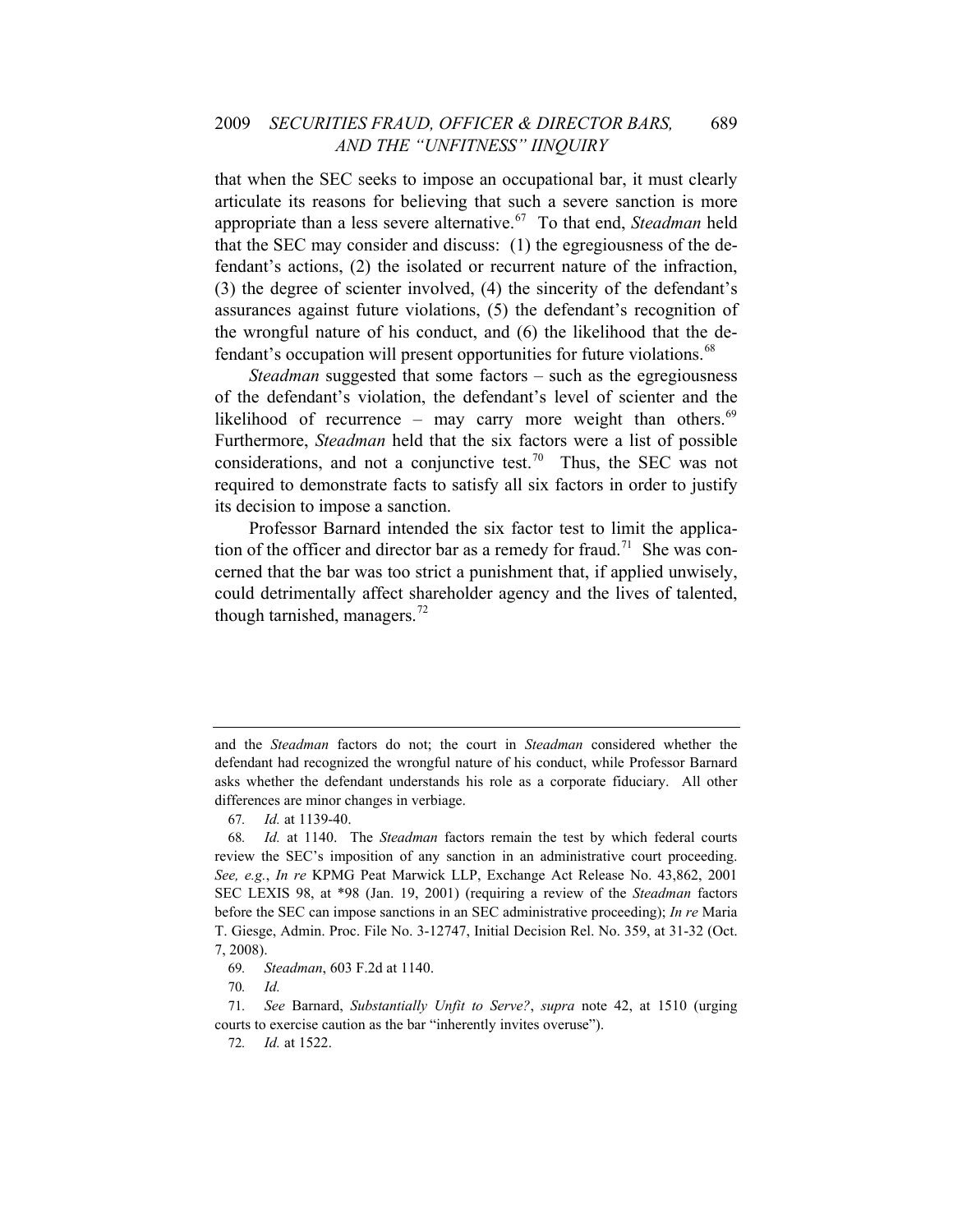#### *D. Patel and the Application of the Six Factor Test in Court.*

In 1993, the Southern District of New York became the first court to apply Professor Barnard's six-factor test in *SEC v. Shah*. [73](#page-12-0) The SEC sued Dilip Shah, alleging fraud in connection with Shah's scheme to defraud the FDA and his sale of company stock before the public learned of the government's investigation and the subsequent indictment.<sup>[74](#page-12-1)</sup> At trial, Shah conceded that his trading constituted securities fraud.<sup>[75](#page-12-2)</sup> The SEC sought an officer and director bar and the only unresolved issue was whether Shah was substantially unfit. The court, noting the need for a workable definition of "substantial unfitness," applied Professor Barnard's six-factor test.<sup>[76](#page-12-3)</sup> The court's analysis led it to conclude that Shah was not substantially unfit, despite the fact that over a period of several years he had endangered the public health, defrauded the federal government and engaged in insider trading.<sup>[77](#page-12-4)</sup> The court's six-factor analysis is summarized below:

- (1) *Egregiousness of the Underlying Violation*: The violation was not egregious because defendant avoided only a small loss by selling ahead of the public announcement of the indictment.
- (2) *Defendant's Repeat Offender Status*: There were no past violations of law.
- (3) *Defendant's Role in the Fraud*: Shah was an officer of the corporation and an active participant in the conspiracy to defraud the FDA.
- (4) *Defendant's Degree of Scienter*: The degree of scienter was low because there was no evidence of clandestine trading or tipping.
- (5) *Defendant's Economic Stake in the Violation*: The defendant received all of the loss that he avoided.

<span id="page-12-4"></span>77*. Id.*

<sup>73.</sup> SEC v. Shah, No. 92 Civ. 1952, 1993 WL 288285, at \*7 (S.D.N.Y. July 28,

<span id="page-12-3"></span><span id="page-12-2"></span><span id="page-12-1"></span><span id="page-12-0"></span><sup>1993).</sup> The basic facts of *Shah* are set out *supra* in the Introduction.

<sup>74</sup>*. Id.* at \*3.

<sup>75</sup>*. Id.* at \*7.

<sup>76</sup>*. Id.*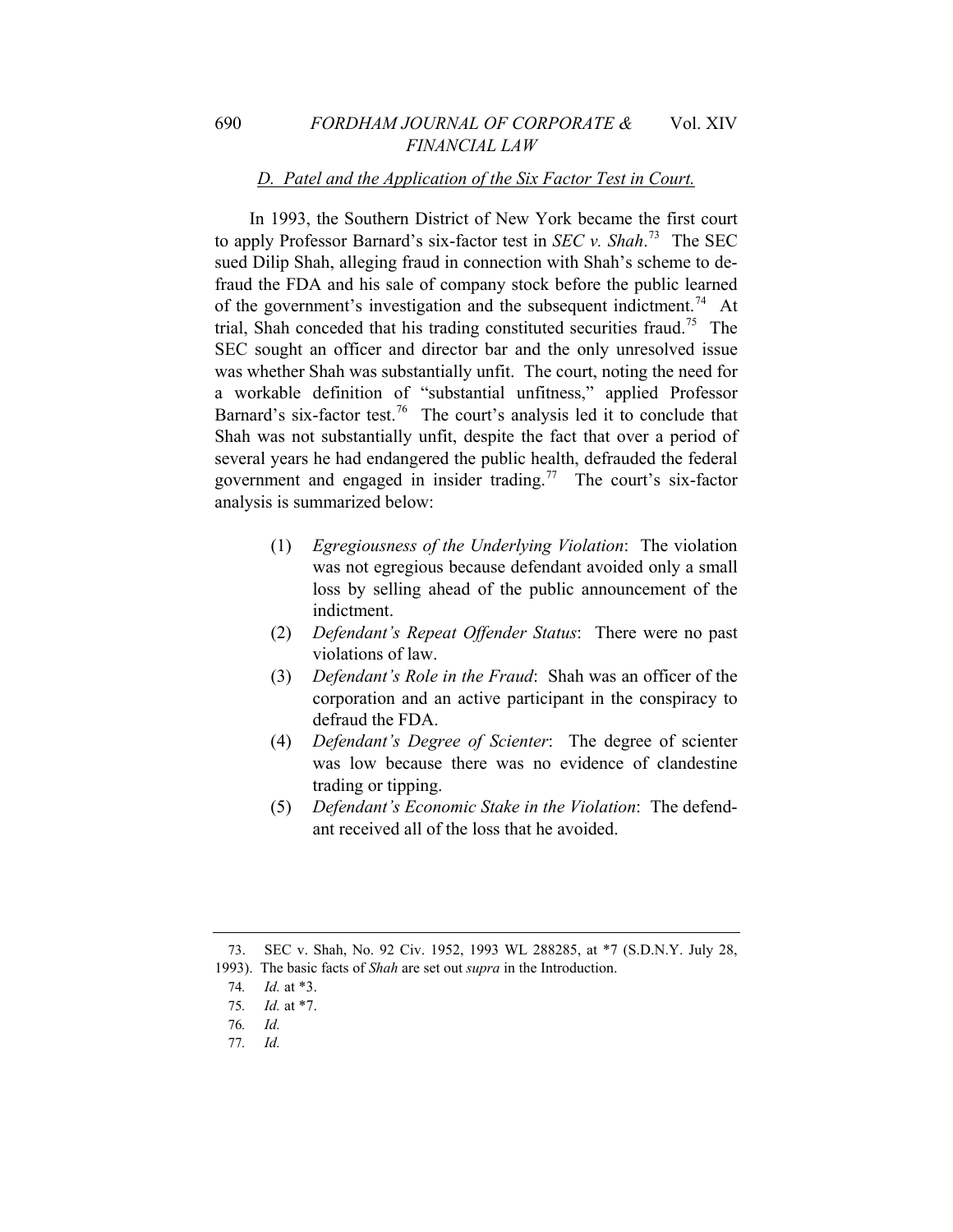(6) *Likelihood that Misconduct Will Recur*: The defendant is unlikely to commit future violations given his past record, the harshness of his criminal penalties, and the SEC's monetary damages.<sup>[78](#page-13-0)</sup>

In sum, Shah was the president of a public company who coordinated a scheme spanning several years to defraud the FDA and endanger the public welfare while trading in the company's stock. Although the court did not find him substantially unfit, other courts have subsequently treated similar conduct as especially relevant in terms of showing egregiousness, $^{79}$  $^{79}$  $^{79}$  scienter, $^{80}$  $^{80}$  $^{80}$  and the likelihood of recurrence. $^{81}$  $^{81}$  $^{81}$ 

Two years after *Shah*, the Second Circuit applied its own twist to the six-factor test in *Patel* and significantly raised the SEC's burden for obtaining a bar in most cases.[82](#page-13-4) The defendant in *Patel* was a coconspirator in Shah's scheme to defraud the FDA. Both Patel and Shah sold their shares of the company stock before the public learned of their illegal acts.[83](#page-13-5) In contrast to *Shah*, the Southern District of New York did permanently bar Patel from acting as an officer or director of any public company on essentially the same set of facts as *Shah*. [84](#page-13-6) On appeal, Patel argued that the six-factor test is "in essence a test of a defendant's propensity for recidivism" and that the bar order issued against him should be reversed because the district court erroneously concluded that Patel was likely to commit future misconduct.<sup>[85](#page-13-7)</sup> The Second Circuit agreed.<sup>86</sup> Elevating the sixth factor – the defendant's likelihood of recurrence – above all other factors, the Second Circuit held that before issuing an officer and director bar, a district court must clearly state facts showing a defendant's likelihood of recurrence, especially if the defendant has no

<sup>78</sup>*. Id.*

<span id="page-13-1"></span><span id="page-13-0"></span><sup>79</sup>*. See* SEC v. Patel, 61 F.3d 137, 141 (2d Cir. 1995) (holding that defendant's scheme to defraud the FDA, in addition to his acts of securities fraud, was egregious).

<span id="page-13-3"></span><span id="page-13-2"></span><sup>80.</sup> SEC v. Global Telecom Servs., LLC, 325 F. Supp. 2d 94, 121-22 (D.Conn. 2004).

<sup>81</sup>*. Id.*

<sup>82</sup>*. Patel*, 61 F.3d at 141-43.

<sup>83</sup>*. Id.* at 138-39.

<span id="page-13-6"></span><span id="page-13-5"></span><span id="page-13-4"></span><sup>84.</sup> SEC v. Patel, No. 93 CIV. 4603, 1994 WL 364089, at \*4 (S.D.N.Y. July 13, 1994).

<span id="page-13-8"></span><span id="page-13-7"></span><sup>85.</sup> Brief for Defendant-Appellant Ratilal Patel at 16, SEC v. Patel, 61 F.3d 137, No. 94-6218 (2d Cir. Nov. 4, 1994).

<sup>86</sup>*. Patel*, 61 F.3d at 141-42.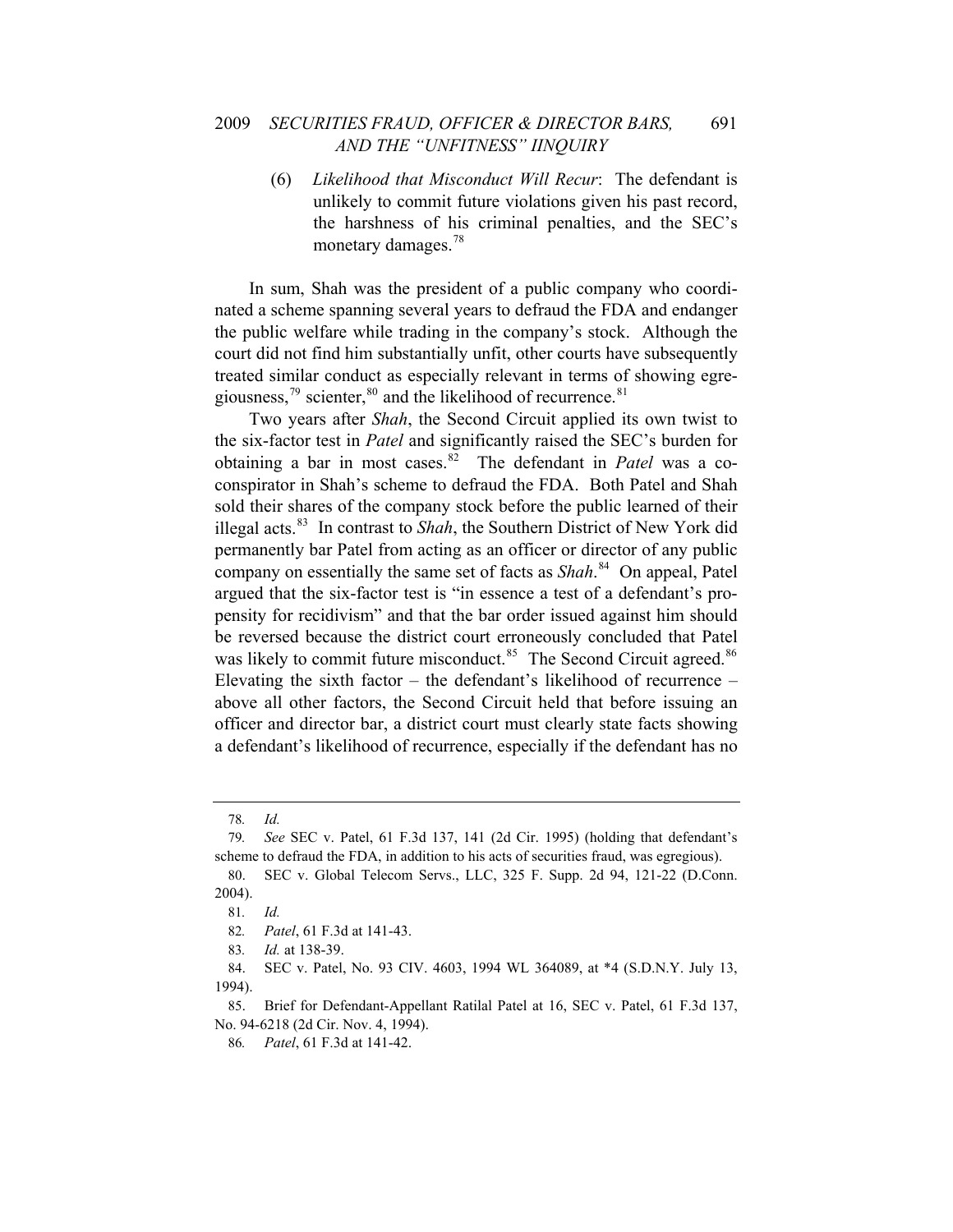past violations.[87](#page-14-0) *Patel* also held that courts should always consider whether a temporary or conditional bar is a more appropriate remedy, especially where the defendant has no prior history of violations.<sup>[88](#page-14-1)</sup>

*Patel* sought to limit the harsh effects of the officer and director bar as a remedy against corporate executives,<sup>[89](#page-14-2)</sup> but it created more problems than it resolved. First, the officer and director bar was intended to be harsh. Its purpose was to serve as a conspicuous deterrent and a powerful means of penalizing the most egregious corporate violators of the public trust.<sup>[90](#page-14-3)</sup> Second, the Remedies Act made the officer and director bar an express remedy as a part of its initiative in making the SEC's en-forcement program more effective and efficient.<sup>[91](#page-14-4)</sup> By equating "substantial unfitness" with a defendant's likelihood of recurrence, *Patel*  effectively elevated the officer and director bar, as an express remedy, to the same, if not a higher, standard than was required for a bar as a form of ancillary injunctive relief. This was a dramatic reversal of Congress's desire to strengthen SEC enforcement mechanisms. Third, *Patel* held that the six factors were helpful considerations but not the elements of a mandatory or conjunctive test, which is precisely what the *Steadman*  court had held*.* [92](#page-14-5) Nonetheless, *Patel* immediately abandoned this idea by holding that a bar may not be ordered without a positive showing of the defendant's likelihood of recurrence.<sup>[93](#page-14-6)</sup> Fourth, *Patel*'s holding made it very unlikely that a first-time offender would be barred even if his or her misconduct was highly egregious, weakening the bar's effectiveness as a deterrent.<sup>[94](#page-14-7)</sup> Fifth, even if the Second Circuit was justified in insist-

91*. See id.*

<span id="page-14-5"></span><span id="page-14-4"></span>92*. See Patel*, 61 F.3d at 141; SEC v. Steadman, 603 F.2d 1126, 1140 (5th Cir. 1979).

93*. See Patel*, 61 F.3d at 142.

<span id="page-14-0"></span><sup>87</sup>*. Id.* at 141-42; *Cf*. Barnard, *Substantially Unfit to Serve?*, *supra* note 42, at 1517 (stating that the defendant's likelihood of recurrence is at the core of the test for *substantial* unfitness).

<sup>88</sup>*. See Patel*, 61 F.3d at 142.

<span id="page-14-2"></span><span id="page-14-1"></span><sup>89</sup>*. See id.* at 141-42 (noting the stigma and loss of livelihood that results from an officer and director bar).

<span id="page-14-3"></span><sup>90</sup>*. See* H.R. REP. NO. 101-616, at 13 (1990), *as reprinted in* 1990 U.S.C.C.A.N. 1379, 1380-81.

<span id="page-14-7"></span><span id="page-14-6"></span><sup>94.</sup> The defendant's conduct in *Patel* is a good example: the court reversed the district court's bar order because the defendant had no past history of securities violations and because the district court pointed only to facts of the underlying violation to show a likelihood of future misconduct. *Id.* at 141-42. Of course, it is entirely possible that an egregious and willful violator will have no history of violations and that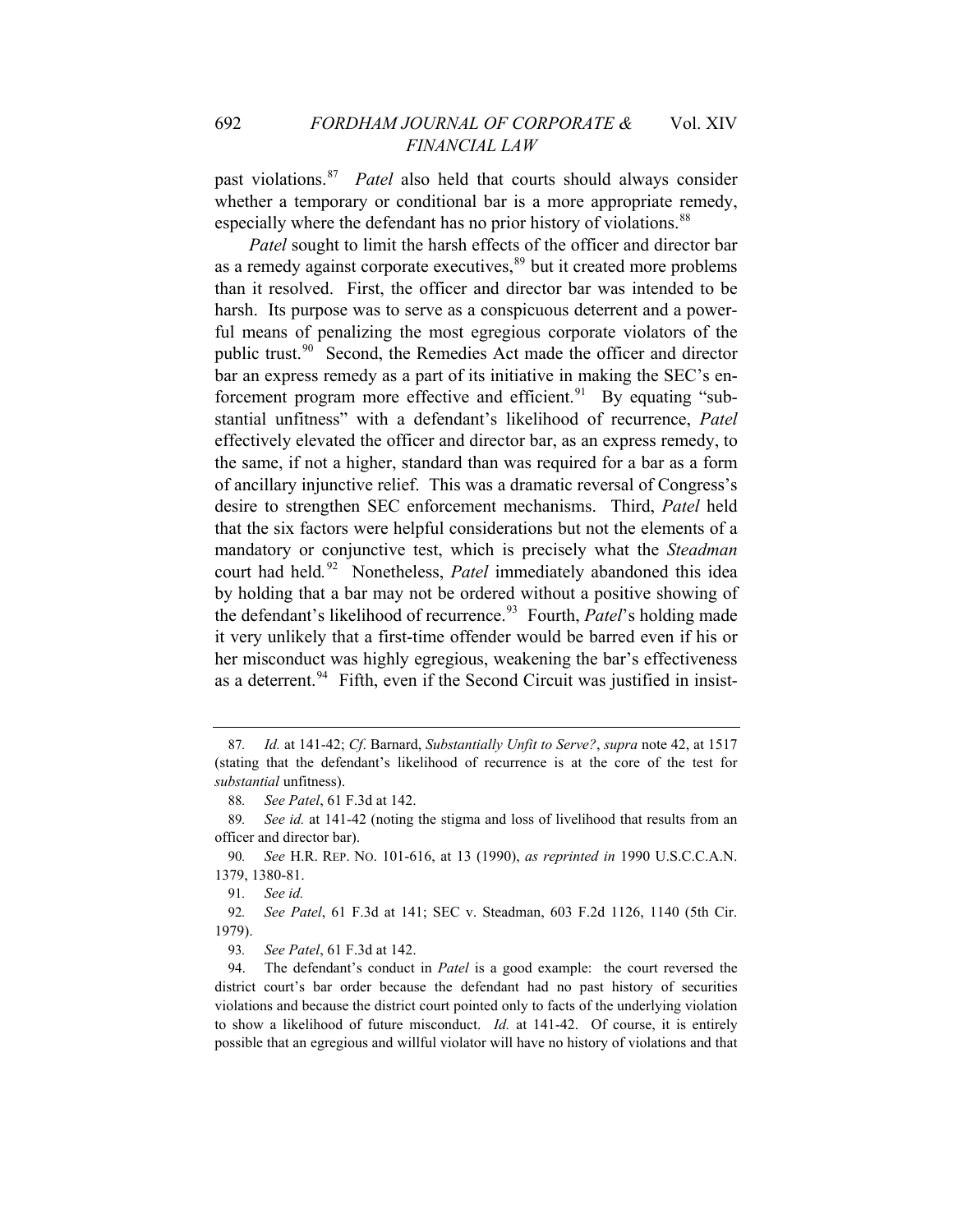ing on a showing of Patel's likelihood of recidivism, it could easily have found such facts in the record. The factors sufficient to prove a defendant's likelihood of future violations (the old test for obtaining an injunction in an SEC enforcement action) are almost identical to the first five factors in the *Steadman*-Barnard six-factor test.<sup>[95](#page-15-0)</sup> Thus, the Second Circuit had before it sufficient facts to establish Patel's likelihood of recurrence; nothing precluded the district court or the Second Circuit from making such a finding.

Despite its problems, *Patel* became binding precedent in the Second Circuit and was extremely influential in other circuits.<sup>[96](#page-15-1)</sup> As a result, courts began denying the SEC's request for a permanent officer and director bar even in cases where the defendant had committed egregious and criminal acts of securities fraud.<sup>[97](#page-15-2)</sup> Furthermore, temporary and conditional bars became much more common forms of sanctions where the defendant was found "substantially unfit."<sup>[98](#page-15-3)</sup> The "substantial unfitness" standard thus became a significant obstacle to the SEC enforcement regime, which Congress had sought to augment in the Remedies Act.

#### *E. The Sarbanes-Oxley Act*

In 2002, Congress passed the Sarbanes-Oxley Act to "address the systematic and structural weaknesses affecting [the] capital markets which were [recently] revealed by repeated failures of" auditors, corpo-rate managers, and broker-dealers.<sup>[99](#page-15-4)</sup> Among the provisions designed to

the only facts available to show "substantial unfitness" are those of the underlying violation. In those cases, the fact finder will be unable to demonstrate anything more than the prediction that an egregious violator of the public trust is likely to violate it again if given the chance.

<span id="page-15-0"></span><sup>95</sup>*. Compare* note 33 and accompanying text *with* notes 67 & 68 and accompanying text.

<sup>96</sup>*. See, e.g.*, SEC v. First Pac. Bancorp, 142 F.3d 1186, 1193 (9th Cir. 1998).

<span id="page-15-2"></span><span id="page-15-1"></span><sup>97</sup>*. See, e.g.*, SEC v. McCaskey, No. 98 Civ. 6153, 2001 U.S. Dist. LEXIS 13571, at \*18-21 (S.D.N.Y. Sept. 4, 2001) (declining SEC's request for a permanent bar of a firm manager that had made numerous false representations to investors over a number of years); SEC v. Farrell, No. 95-CV-6133T, 1996 WL 788367, at \*8 (W.D.N.Y Nov. 6, 1996) (holding that a bar is not appropriate for a talented director who had tipped and traded company stock prior to the announcement of a merger and was subsequently convicted for insider trading).

<span id="page-15-4"></span><span id="page-15-3"></span><sup>98</sup>*. See, e.g.*, SEC v. Save the World Air, Inc., No. 01 Civ. 11586, 2005 U.S. Dist. LEXIS 28313, at \*50-52 (S.D.N.Y. Nov. 15, 2005); *McCaskey*, 2001 U.S. Dist. LEXIS 13571, at \*20 (imposing six-year bar from serving as an officer or director).

<sup>99.</sup> S. REP. No. 107-205, at 2 (2002). *See* LOSS & SELIGMAN, *supra* note 13, at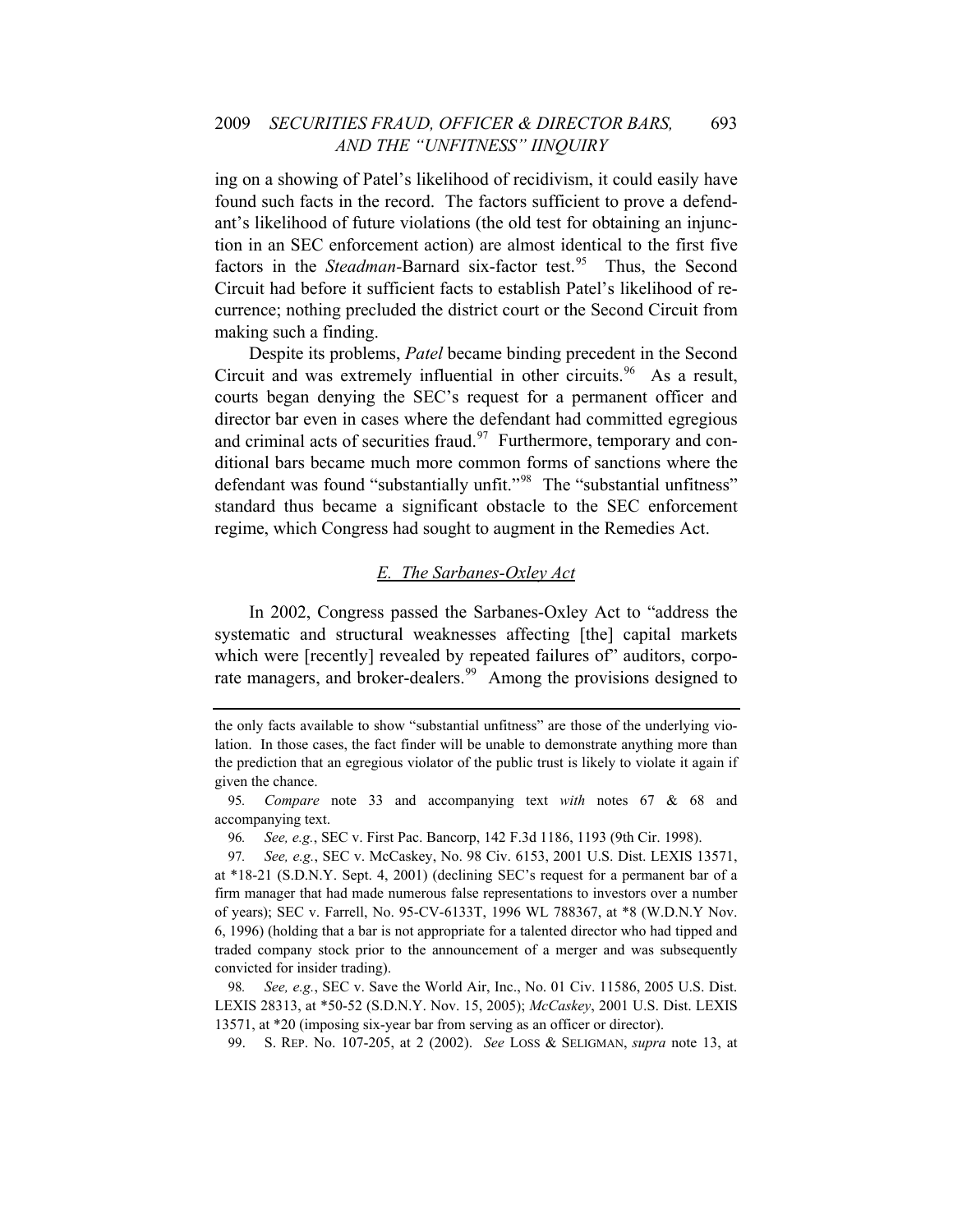enhance the responsibility of corporate managers, Congress amended the director and officer bar statutes by changing the standard for obtaining a bar from "substantial unfitness" to mere "unfitness."<sup>[100](#page-16-0)</sup> Before the passing of Sarbanes-Oxley, SEC staff publicly expressed frustration with the application of the popular six-factor test in *Patel* and its progeny.<sup>[101](#page-16-1)</sup> Through its communications with the SEC during the drafting process, Congress was aware that courts had become increasingly hesitant to bar corporate managers, even those who had engaged in egregious and criminal acts of securities fraud.[102](#page-16-2) Indeed, Congress's purpose in amending the statutory language from "substantial unfitness" to "unfitness" was to ease the courts' reluctance to impose officer and director bars in such cases $103$ 

Just as "substantial unfitness" was undefined in the Remedies Act, "unfitness" was also undefined in Sarbanes-Oxley. Nevertheless, the general tenor of Sarbanes-Oxley and its legislative history show that Congress intended to make the standard less onerous on the SEC and to signal to the courts that a change was necessary in the application of the director and officer bar.<sup>[104](#page-16-4)</sup> Thus, the lower standard of "unfitness," although undefined, was Congress's solution to *Patel* and its influence as the prevailing judicial interpretation of the officer and director bar statutes.

One interpretation of the "unfitness" standard appears in a speech by David Cutler, former Director of the SEC's Division of Enforcement, in which he suggested that a bar should be appropriate whenever a corporate executive has committed a "single serious breach of the public trust."[105](#page-16-5) This interpretation is consistent with Congress's view of the officer and director bar as provided in the legislative history of the Remedies Act, which states that a bar is particularly appropriate where the defendant engaged in fraud as a corporate fiduciary<sup>[106](#page-16-6)</sup> and the mis-

- <span id="page-16-6"></span><span id="page-16-5"></span>106. H.R. REP. NO. 101-616, at 31 (1990), *as reprinted in* 1990 U.S.C.C.A.N. 1379,
- 1394.

<sup>194-208 (</sup>reciting a brief history of the corporate scandals that prompted Congress to pass Sarbanes-Oxley and a concise list of the provisions of the Act).

<span id="page-16-1"></span><span id="page-16-0"></span><sup>100.</sup> Sarbanes-Oxley Act of 2002 § 305, 15 U.S.C. §78u (2006); S. REP. No. 107- 205, at 26-27.

<sup>101</sup>*. See* Cutler, *supra* note 58.

<span id="page-16-2"></span><sup>102.</sup> S. REP. No. 107-205, at 26-27.

<sup>103</sup>*. Id.* at 27.

<span id="page-16-4"></span><span id="page-16-3"></span><sup>104.</sup> *Id.* at 26-27.

<sup>105.</sup> Cutler, *supra* note 58.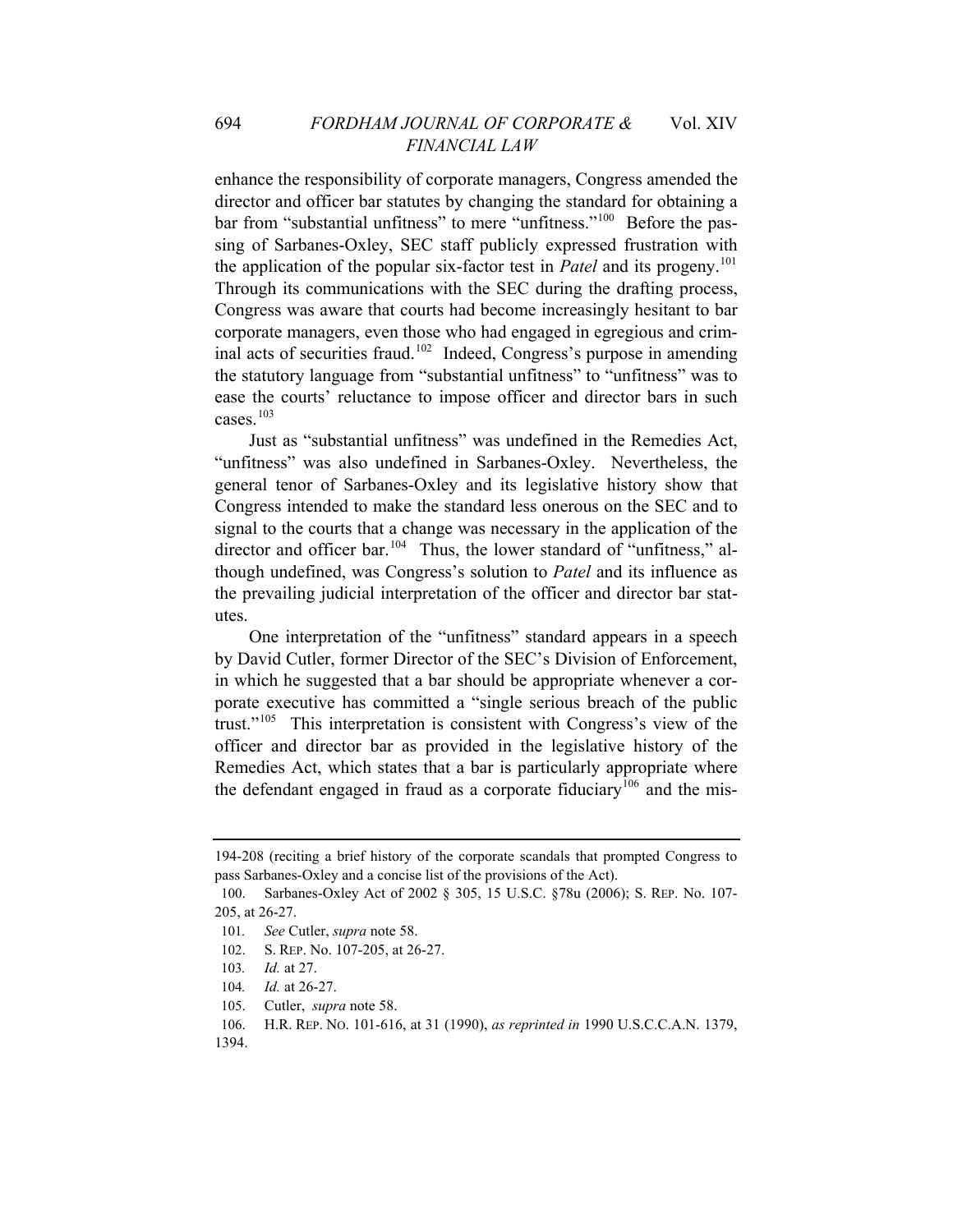#### 2009 *SECURITIES FRAUD, OFFICER & DIRECTOR BARS,* 695 *AND THE "UNFITNESS" IINQUIRY*

conduct was egregious.<sup>[107](#page-17-0)</sup> Moreover, such a scenario likely satisfies three of the six factors: it is egregious; the defendant is engaging in fraud while holding the position of a corporate fiduciary; and as with all fraud, scienter is present.<sup>[108](#page-17-1)</sup> Such misconduct would justify a bar under a disjunctive test like *Steadman*'s, but likely not under *Patel*'s, unless the defendant had engaged in past misconduct or other facts clearly demonstrated a likelihood of future misconduct*.* [109](#page-17-2)

Sarbanes-Oxley marked a dramatic change in the way the government sought to use the officer and director  $bar^{110}$  $bar^{110}$  $bar^{110}$  First, Congress clearly intended to overrule *Patel* and the line of cases that required the SEC to demonstrate a likelihood of recurrence in each case.<sup>[111](#page-17-4)</sup> Indeed, some district courts in the Second Circuit support this view.<sup>[112](#page-17-5)</sup> These cases, which hold that the defendant's likelihood of future misconduct is not a requirement to institute a bar, support the inference that Congress overruled *Patel* because courts in the Second Circuit would be bound by *stare decisis* and therefore obligated to follow *Patel* unless it was specifically overruled. Second, Sarbanes-Oxley gave the SEC the authority to call any person before an administrative judge and request an officer and director bar.<sup>[113](#page-17-6)</sup> Some commentators have criticized this power because it gives the SEC the advantage of imposing a bar before its own tribunal and according to its own interpretation of "unfitness."<sup>[114](#page-17-7)</sup> These concerns may be somewhat misguided as the SEC faces substantial evi-dentiary burdens in administrative actions<sup>[115](#page-17-8)</sup> and the test for obtaining any sanction in an SEC administrative proceeding is the *Steadman* six-factor test.<sup>[116](#page-17-9)</sup> Moreover, the SEC has sought very few officer and direc-tor bars in administrative proceedings.<sup>[117](#page-17-10)</sup>

<span id="page-17-10"></span><span id="page-17-0"></span><sup>107.</sup> S. REP. No. 101-337, at 17 (1990).

<sup>108.</sup> Grandon v. Merrill Lynch & Co., Inc., 147 F.3d 184, 194 (2d Cir. 1998).

<sup>109</sup>*. See supra* Part I.D.

<span id="page-17-3"></span><span id="page-17-2"></span><span id="page-17-1"></span><sup>110</sup>*. See* Kris Frieswick, *Bar Hopping*, CFO MAG., Mar. 1, 2004, *available at*  http://www.cfo.com/article.cfm/3011961?f=related (quoting John X. Peloso).

<sup>111</sup>*. See id.*

<span id="page-17-5"></span><span id="page-17-4"></span><sup>112</sup>*. See* SEC v. Drucker, 528 F.Supp.2d 450 (S.D.N.Y. 2007); SEC v. Global Telecom Servs., LLC, 325 F. Supp. 2d 94 (D. Conn. 2004).

<sup>113.</sup> Sarbanes-Oxley Act of 2002 § 1105, 15 U.S.C. §§ 77h-1(f), 78u-3(f) (2006).

<span id="page-17-7"></span><span id="page-17-6"></span><sup>114</sup>*. See* Jayne W. Barnard, *SEC Debarment of Officer and Directors After Sarbanes-Oxley*, 59 BUS. LAW. 391, 392 (2004).

<span id="page-17-8"></span><sup>115.</sup> Brian A. Ochs et al., *Sanctions and Collateral Consequences*, *in* THE SECURITIES ENFORCEMENT MANUAL 211 (Kirkpatrick & Lockhart Preston Gates Ellis LLP ed., 2d ed. 2007).

<span id="page-17-9"></span><sup>116</sup>*. In re* KPMG Peat Marwick LLP, Exchange Act Release No. 43,862, 2001 SEC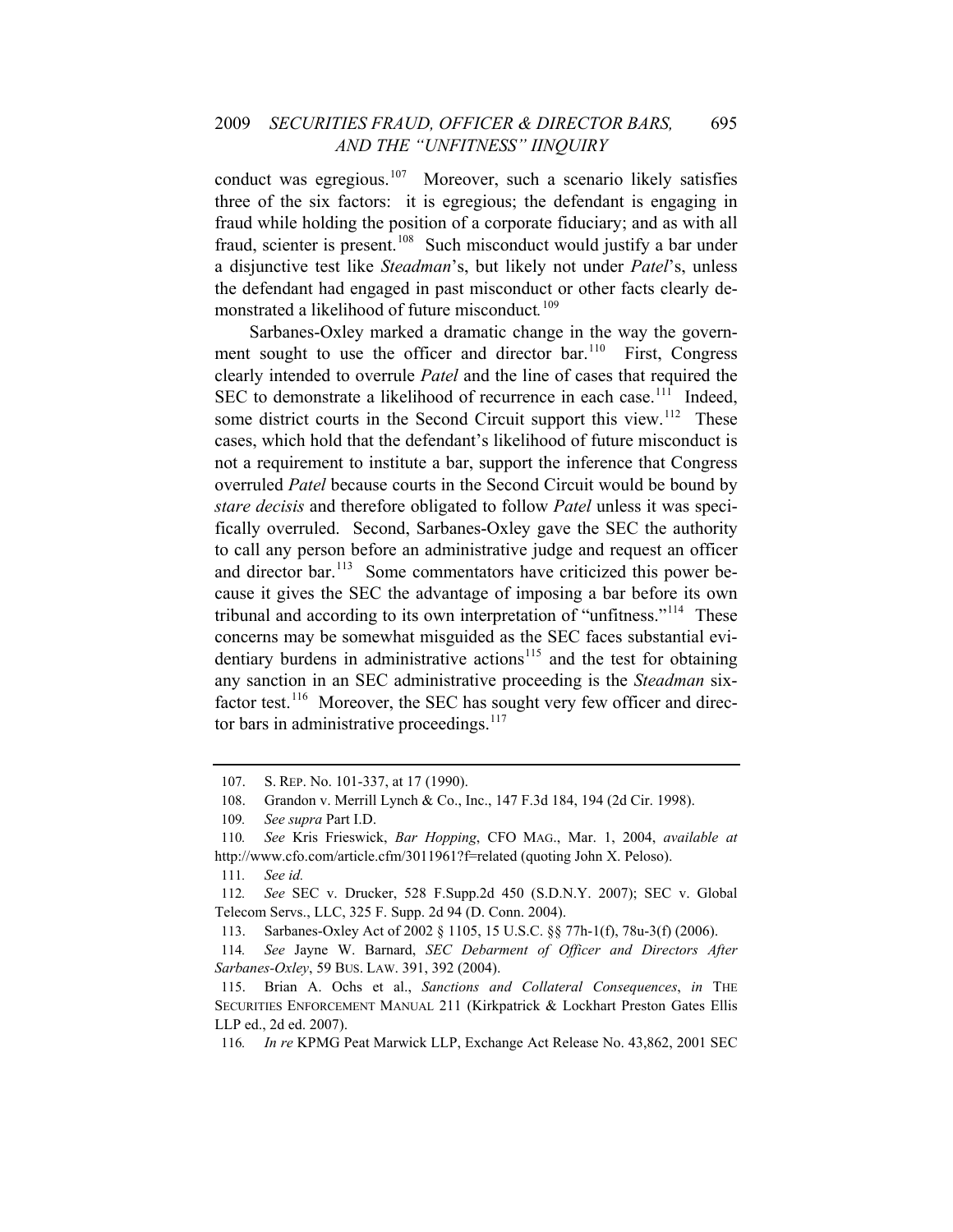Despite the changes that Sarbanes-Oxley brought to the jurisprudence of the officer and director bar, its purpose is fundamentally consistent with the purposes of the Remedies Act and the purposes of the securities laws dating back to the original Securities Act of 1933. The securities laws aimed to facilitate disclosure and promote fairness in the market.<sup>[118](#page-18-0)</sup> The SEC was meant to be the advocate for the public investor.[119](#page-18-1) The SEC's enforcement remedies were supposed to effectuate restitution of illegal investor losses, punish wrongdoers, and deter potential violators.[120](#page-18-2) Congress's amendment to the officer and director bar statutes in Sarbanes-Oxley was not an errant act; rather, it was Congress's attempt to realign those courts that strayed from the original purposes set out by the securities laws.

II.

Most courts have yet to recognize this change. Many courts still cite "substantial unfitness" as the standard for imposing an officer and director bar.<sup>[121](#page-18-3)</sup> Other courts have noted the amended language but maintain the status quo by emphasizing the importance of the defendant's history of violations and the likelihood of recurrence over other considerations.[122](#page-18-4) Many courts also continue to follow *Patel* by asking whether a temporary bar is appropriate in every case.<sup>[123](#page-18-5)</sup> Each of these approaches is problematic because Congress amended the bar statutes to end the courts' reliance on *Patel*, and to allay the courts'

<span id="page-18-4"></span>122*. See, e.g.*, SEC v. Koenig, 532 F. Supp. 2d 987, 993-94 (N.D. Ill. 2007) (granting officer and director bar after considering factors and specifically determining that there was a likelihood that defendant would engage in future misconduct).

<span id="page-18-5"></span>123*. See, e.g.*, SEC v. Save the World Air, Inc., No. 01 Civ. 11586, 2005 U.S. Dist. LEXIS 28313, at \*50-52 (S.D.N.Y. Nov. 15, 2005).

LEXIS 98, at \*98 (Jan. 19, 2001).

<sup>117.</sup> Ochs et al., *supra* note 115, at 211-12.

<sup>118</sup>*. See* SEC v. Ralston Purina Co., 346 U.S. 119, 124 (1953).

<span id="page-18-1"></span><span id="page-18-0"></span><sup>119</sup>*. See* JOEL SELIGMAN, THE TRANSFORMATION OF WALL STREET 157 (3d ed. 2003).

<span id="page-18-2"></span><sup>120</sup>*. See* H.R. REP. NO. 101-616, at 13 (1990), *as reprinted in* 1990 U.S.C.C.A.N. 1379, 1381-82.

<span id="page-18-3"></span><sup>121</sup>*. See, e.g.*, SEC v. Aqua Vie Beverage Corp., No. CV 04-414-S-EJL, 2008 WL 1914723, at \*2 (D. Idaho Apr. 29, 2008); SEC v. Platforms Wireless Int'l, Corp., No. 04CV2105, 2007 WL 1238707, at \*14-15 (S.D. Cal. Apr. 25, 2007) (*overruled on other grounds*); SEC v. Universal Express, Inc., 475 F. Supp. 2d 412, 429 (S.D.N.Y. 2007); SEC v. Pardue, 367 F. Supp. 2d 773, 776-77 (E.D. Penn. 2005); SEC v. Johnson, No. 02-5490, 2004 WL 5561799, at \*4 (D.N.J. Aug. 27, 2004).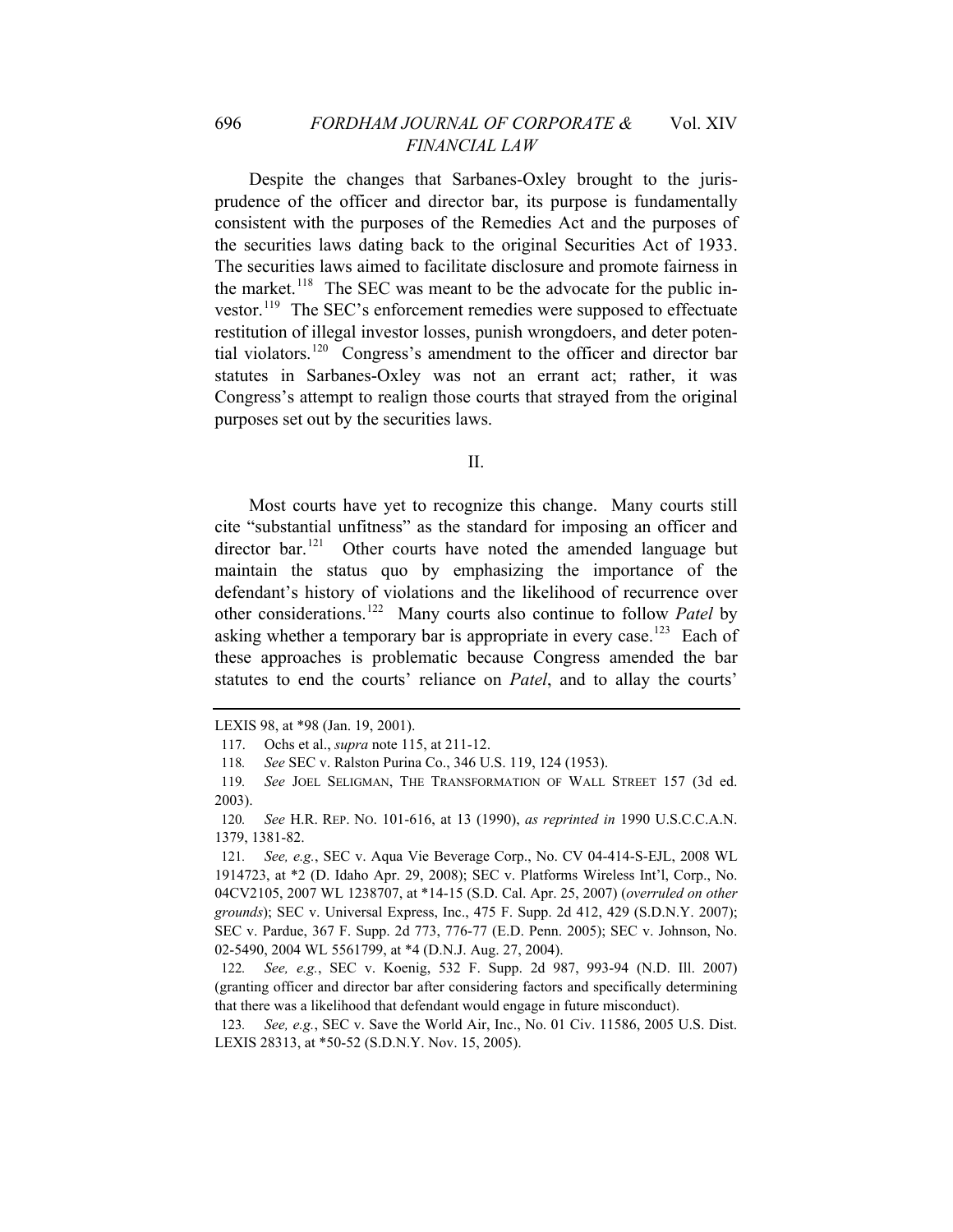#### 2009 *SECURITIES FRAUD, OFFICER & DIRECTOR BARS,* 697 *AND THE "UNFITNESS" IINQUIRY*

and officer bar amendment, Congress's intent has yet to be fulfilled. reluctance to permanently bar individuals who cannot be trusted as corporate fiduciaries.<sup>[124](#page-19-0)</sup> Because the bulk of the case law following Sarbanes-Oxley demonstrates that the courts misunderstand the director

#### *A. Courts Still Cite "Substantial Unfitness" as Standard*

Most of the case law after Sarbanes-Oxley demonstrates that courts remain unaware of the amended officer and director unfitness standard. In these cases, the courts continue to state that the imposition of an offi-cer and director bar requires a showing of "substantial unfitness."<sup>[125](#page-19-1)</sup> These courts have stated the law incorrectly. Furthermore, these opinions show that courts have misunderstood those aspects of the "substan-tial unfitness" test that Sarbanes-Oxley sought to rectify.<sup>[126](#page-19-2)</sup> Many of these courts continue to cite *Patel*, not only as the genesis of the sixfactor test, but also for the position that a temporary bar should always be considered before imposing a permanent bar.<sup>[127](#page-19-3)</sup> Moreover, these courts' analyses continue to place too much emphasis on the defendant's likelihood of recurrence.<sup>[128](#page-19-4)</sup> Thus, it is insufficient to say that these opinions have simply neglected to state the correct "unfitness" standard; the greater problem lies in their failure to observe the fundamental change in the law brought about by Sarbanes-Oxley.

#### *B. Courts Note Change in Statutory Language But Have Not Changed Analysis*

Some courts have acknowledged the linguistic change from "substantial unfitness" to "unfitness," but have not yet adjusted the sub-stance of the test accordingly.<sup>[129](#page-19-5)</sup> In essence, for these courts, the words

<sup>124.</sup> S. REP. No. 107-205, at 26-27 (2002).

<span id="page-19-1"></span><span id="page-19-0"></span><sup>125</sup>*. See, e.g.*, *Aqua Vie Beverage Corp.*, 2008 WL 1914723, at \*2; *Platforms Wireless Int'l, Corp.*, 2007 WL 1238707, at \*14-15; *Universal Express*, 475 F. Supp. 2d at 429; *Pardue*, 367 F. Supp. 2d at 776-77; *Johnson*, 2004 WL 5561799, at \*4.

<sup>126</sup>*. See supra* notes 96-100 and accompanying text.

<span id="page-19-3"></span><span id="page-19-2"></span><sup>127</sup>*. See Aqua Vie Beverage Corp.*, 2008 WL 1914723, at \*2 (stating standard is substantial unfitness and granting a temporary bar); *Platforms Wireless Int'l, Corp.*, 2007 WL 1238707, at \*14-15.

<sup>128</sup>*. See, e.g.*, SEC v. Koenig, 532 F. Supp. 2d 987, 993-94 (N.D. Ill. 2007).

<span id="page-19-5"></span><span id="page-19-4"></span><sup>129</sup>*. See* SEC v. Save the World Air, Inc., No. 01 Civ. 11586, 2005 U.S. Dist. LEXIS 28313, at \*48-52 (S.D.N.Y. Nov. 15, 2005) (citing standard as "unfitness" but temporarily barring defendant who had no past history of violations in the United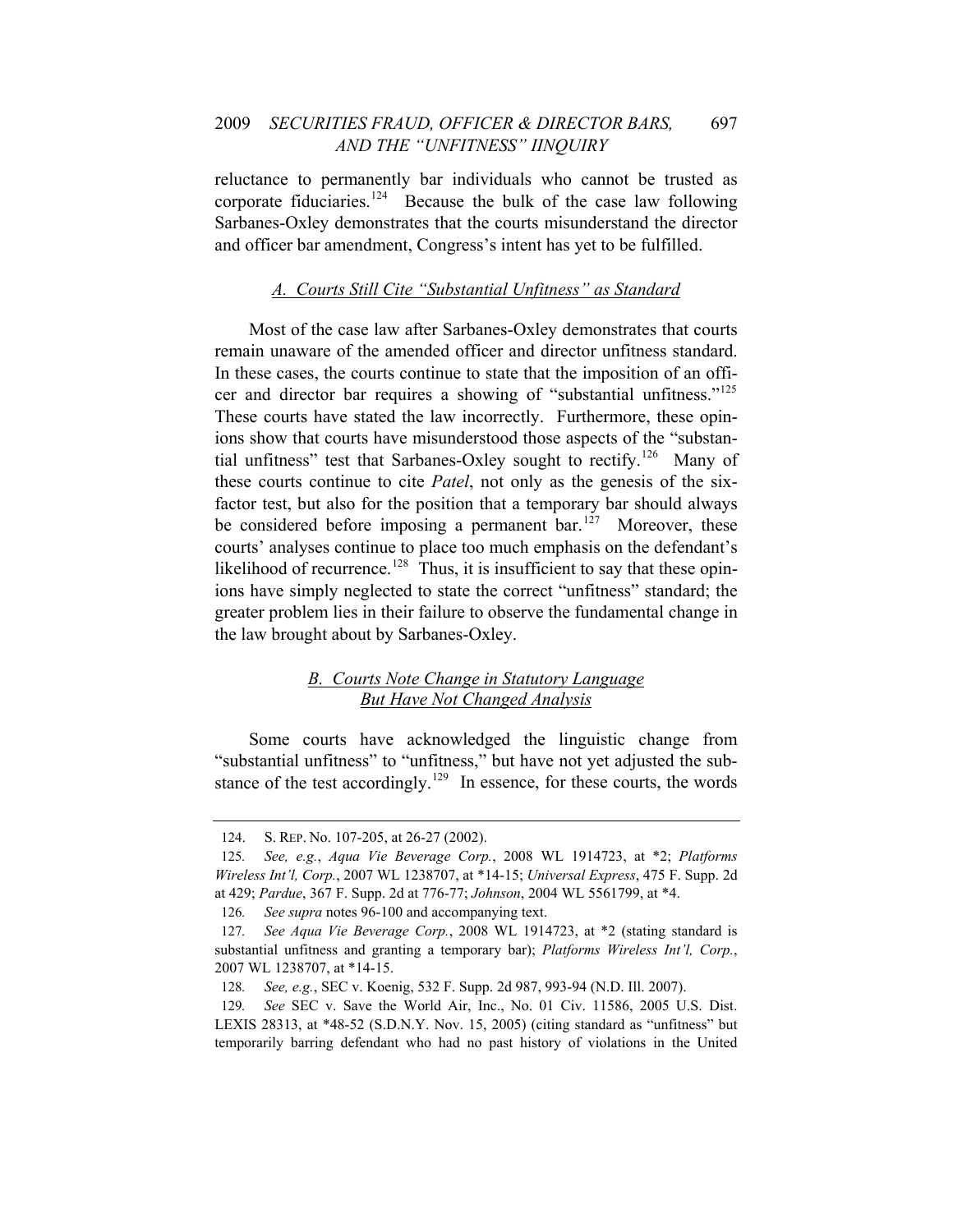have changed, but the meaning remains the same.<sup>[130](#page-20-0)</sup> This is problematic for two reasons. First, it suggests that *Patel* retains considerable influence despite Congress's determination to overrule *Patel* in Sarbanes-Oxley. Second, to the extent that courts have noted a change in the language, it is unclear why so few have openly stated the issue and attempt-ed to find an acceptable interpretation of the new "unfitness" standard.<sup>[131](#page-20-1)</sup>

#### *C. Courts Offer No Analysis*

A few courts since Sarbanes-Oxley have adjusted their analysis in response to the amended standard by completely dispensing with any determination of the defendant's "unfitness."[132](#page-20-2) This approach, in which courts try to satisfy the lesser "unfitness" standard with lax legal analysis, is unacceptable. The purpose of the "unfitness" inquiry is for the court to find some nexus between the defendant's act of fraud and the need for a bar.<sup>[133](#page-20-3)</sup> The defendant and the public must receive some explanation for the court's decision, and the appellate courts need to see a basis for the trial court's conclusion, to determine whether the lower court abused its discretion.

While the test was applied too stringently in *Patel*, these courts have allowed it to become too lenient. If Congress had intended courts to impose a bar for every commission of fraud, it would have dispensed with the "unfitness" requirement all together. Courts should continue to engage in the unfitness inquiry by providing a full and clear analysis of the law and facts of each case.

Each of the above categories of court action is an example of a common problem: courts have responded to the amended language in Sarbanes-Oxley with unacceptable applications of the new "unfitness" standard. Ignorance of the amendment and erroneous adherence to

States); SEC v. Maxxon, No. 02-CV-975-H(J), 2005 WL 6090229, at \*5 (N.D. Okla. Mar. 11, 2005) (acknowledging "unfitness" as standard and noting defendant's ongoing and egregious pattern of fraudulent misconduct, but temporarily barring defendant without finding a likelihood of recurrence).

<span id="page-20-0"></span><sup>130.</sup> The most likely explanation for these decisions is that these courts continue to look to judicial precedent for guidance and do not realize that the amendment of the bar statute was intended to correct problems within that body of precedent.

<span id="page-20-1"></span><sup>131.</sup> One of the few courts to openly address the amended language of the bar statute was the D.C. District in SEC v. Levine, 517 F. Supp. 2d 121 (D.D.C. 2007). For a discussion of the *Levine* case, see *infra* Part III.B.

<span id="page-20-3"></span><span id="page-20-2"></span><sup>132</sup>*. See, e.g.*, SEC v. Henke, 275 F. Supp. 2d 1075 (N.D. Cal. 2003).

<sup>133.</sup> Barnard, *Substantially Unfit to Serve?*, *supra* note 42, at 1494.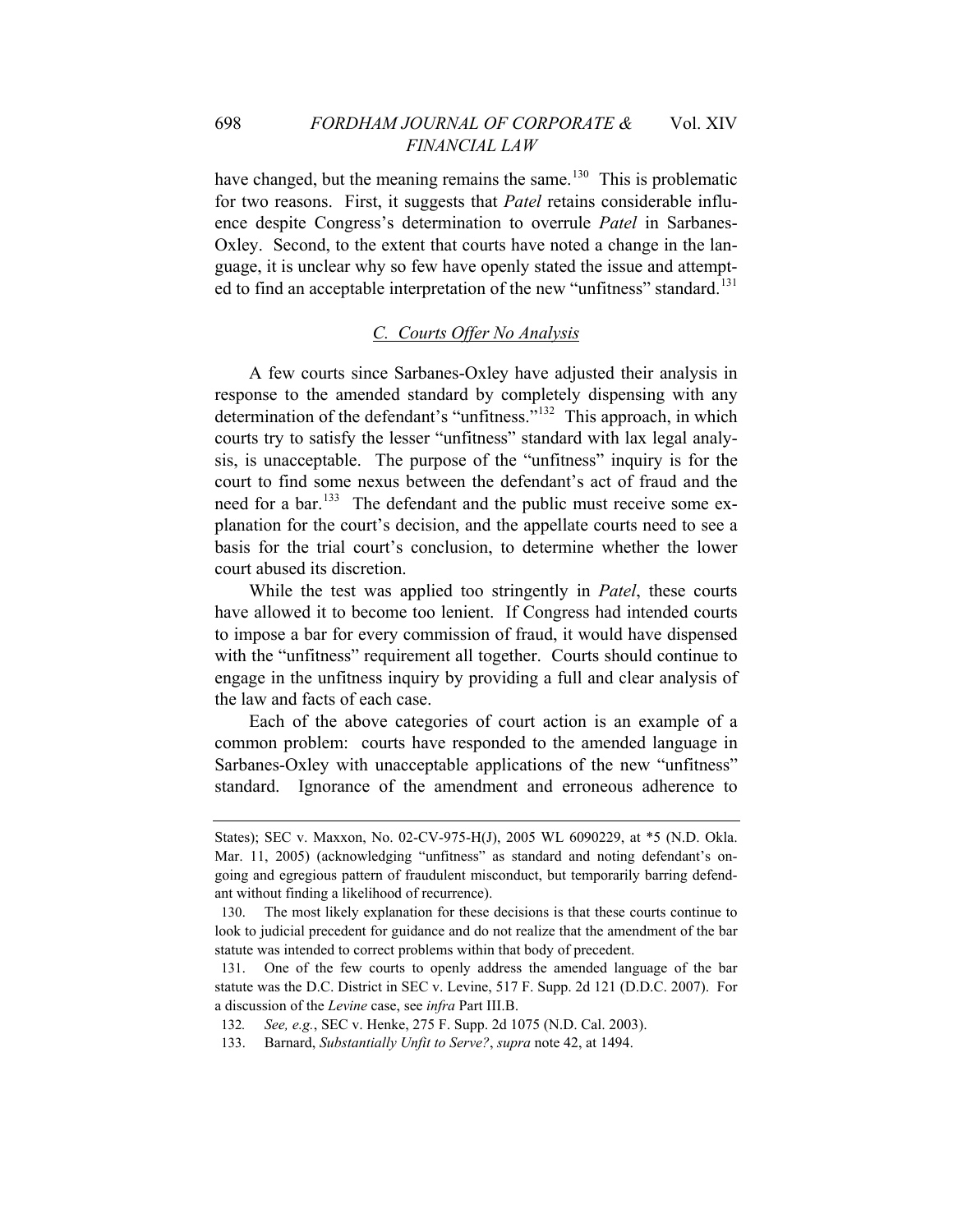*Patel*'s still-powerful influence in the courts may be the explanation. Another possibility is that courts are concerned about the harsh consequences of an officer and director bar and are quietly adjusting their legal analysis in an effort to limit those consequences. Still, some courts appear only too willing to bar a defendant without setting forth a clear and rational basis for their decision. The officer and director bar was intended to be a powerful deterrent and remedy for fraudulent misconduct but, as with all SEC sanctions, the interest of the public in fair and efficient markets must be balanced with the interests of the defendant.[134](#page-21-0) Before the officer and director bar can operate as intended, courts must respond to the amended standard by developing a fair and workable test for determining whether a defendant is unfit.

III.

Courts could depart in several ways from the pre-Sarbanes-Oxley case law to adjust the test from one that determines "substantial unfitness" to one that determines "unfitness." At least one federal district court has already attempted to develop a test to determine a defend-ant's "unfitness."<sup>[135](#page-21-1)</sup> That court's test is offered here as a potential solution. As with most human endeavors, however, the simplest solution is likely the most effective. If Congress meant Sarbanes-Oxley to overrule certain aspects of the *Patel* holding, then courts should proceed with the six factors without those offending parts.

In creating a test to determine whether a defendant is unfit to serve as an executive of a public company, courts and commentators should be willing to rethink the purposes of the officer and director bar. Congress provided two chief purposes in the Remedies Act's legislative history: deterrence and protection of public investors from proven violators.<sup>[136](#page-21-2)</sup> Congress also charged courts with the duty to balance the government's interest in obtaining a  $bar^{137}$  $bar^{137}$  $bar^{137}$  with the defendant's interest in retaining his or her means of making a living.[138](#page-21-4)Any proposed solution to this lingering "unfitness" problem should serve the purposes of the bar and

<sup>134.</sup> SEC v. Steadman, 603 F.2d 1126, 1139 (5th Cir. 1979).

<sup>135</sup>*. Levine*, 517 F. Supp. at 144-46.

<span id="page-21-2"></span><span id="page-21-1"></span><span id="page-21-0"></span><sup>136.</sup> H.R. REP. NO. 101-616, at 27 (1990), *as reprinted in* 1990 U.S.C.C.A.N. 1379, 1394.

<span id="page-21-4"></span><span id="page-21-3"></span><sup>137.</sup> The SEC is ultimately interested in protection of shareholders and the honesty, integrity, and efficiency of the market. *Id.* at 1381.

<sup>138</sup>*. Steadman*, 603 F.2d at 1139-40.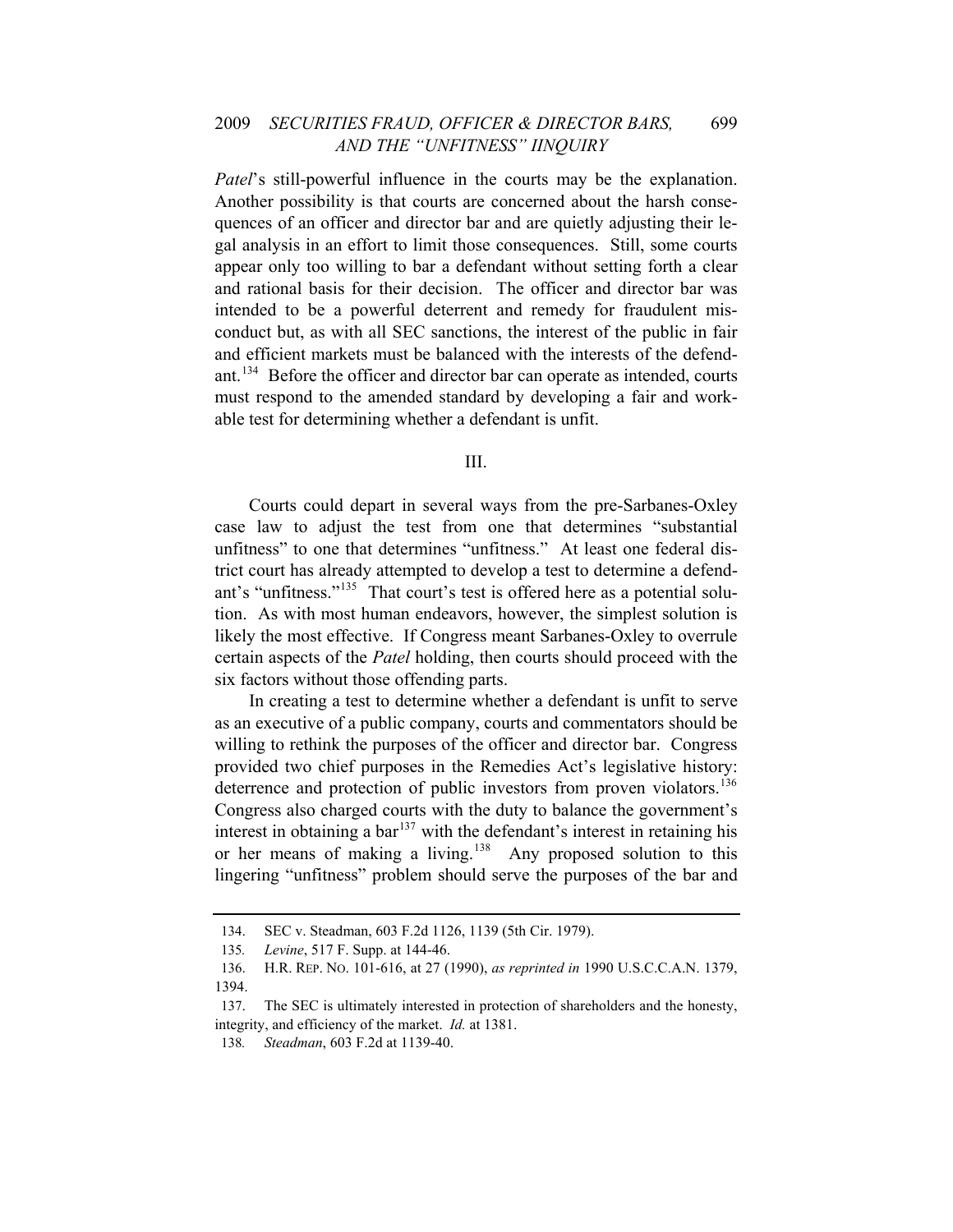interests of the government and the defendant. promote fairness by maintaining the proper balance between the

#### *A. Proposed Test for Determining Whether Defendant is Unfit to Serve*

This Note suggests that courts acknowledge the Sarbanes-Oxley amendment and seek to determine a defendant's "unfitness" through consideration and analysis of the *Steadman*-Barnard six factors. No single factor should be dispositive; courts should even be prepared to impose a bar in the absence of any of the listed factors, as long as they provide a reasoned analysis of their conclusion that the defendant is unfit to serve as a director or officer. The advantage of this solution is that it creates flexibility by allowing courts to examine and present the facts of each case against a variety of considerations without making any factor or combination of factors dispositive of "unfitness" or "fitness." Furthermore, this method is the least disruptive to the existing body of precedents and is consistent with the purposes of the Remedies Act and Sarbanes-Oxley.<sup>[139](#page-22-0)</sup>

This proposed "unfitness" test satisfies Congress's intent by resolving the major problem with *Patel*, specifically, the requirement that the SEC show one of the six "considerations" in every case before the court may issue a bar order.<sup>[140](#page-22-1)</sup> Because securities fraud occurs in a variety of forms, the "unfitness" inquiry must be sufficiently flexible to protect the market from unscrupulous corporate fiduciaries.<sup> $141$ </sup> The proposed solution provides an appropriate level of flexibility. Whereas *Patel* required a clear showing of one factor, the new test would permit the presence of some factors to make up for the absence of others. Thus, a court could impose an officer and director bar without being rigidly forced to show any particular factor or combination of factors.

The proposed test is the least disruptive interpretation of the Sarbanes-Oxley amendment because it adheres to the basic six-factor test found in *Patel* and the rest of the officer and director bar cases, while dispensing with the problematic legal holdings of those cases. Furthermore, it is consistent with *Steadman* and the long line of SEC enforcement case law <sup>[142](#page-22-3)</sup>

The new test is flexible enough to be applied to a wide array of cor-

<span id="page-22-0"></span><sup>139</sup>*. See supra* Parts I.C and I.E.

<span id="page-22-1"></span><sup>140</sup>*. See supra* Part I.E.

<sup>141</sup>*. See id.*

<span id="page-22-3"></span><span id="page-22-2"></span><sup>142</sup>*. See supra* note 67 and accompanying text.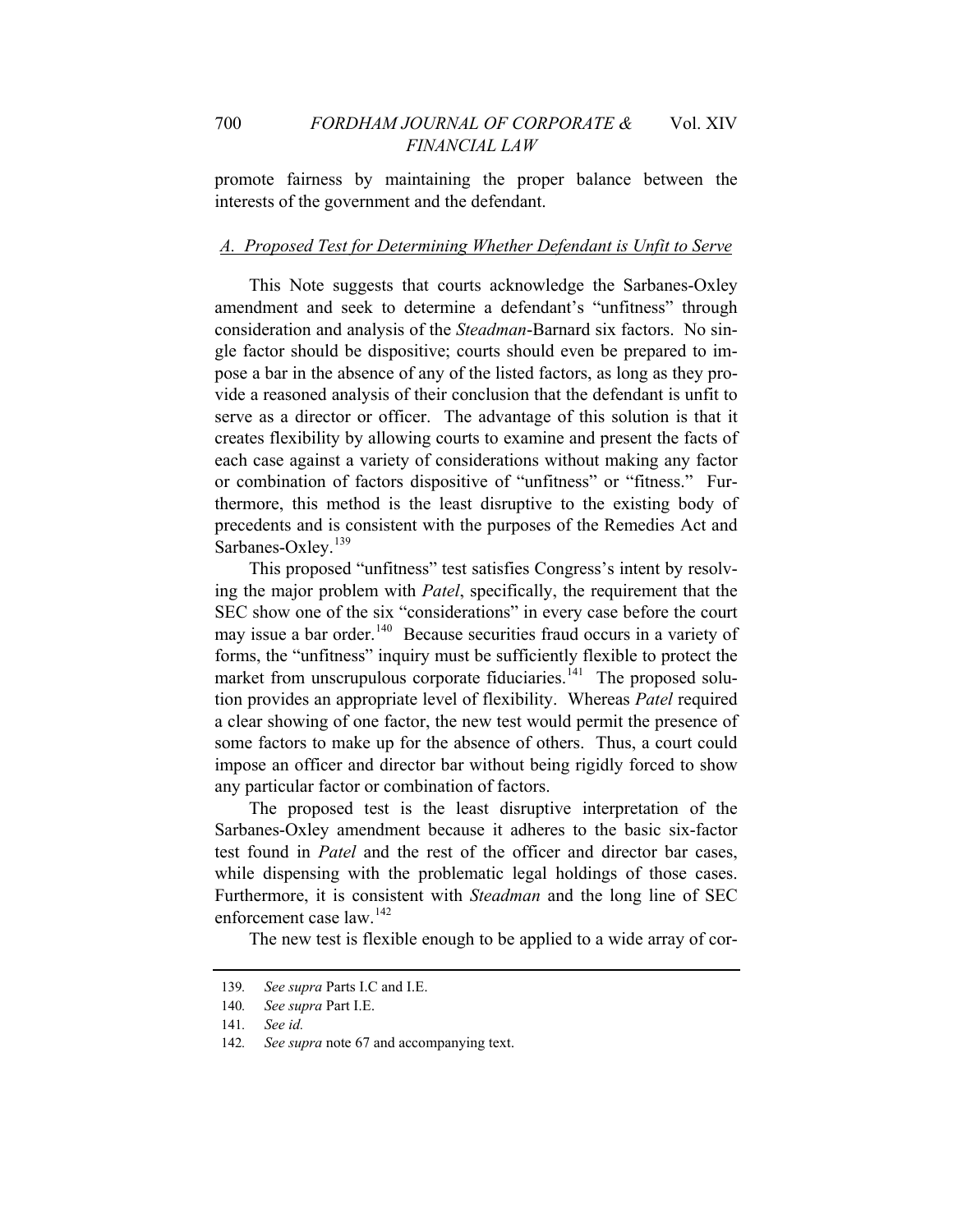#### 2009 *SECURITIES FRAUD, OFFICER & DIRECTOR BARS,* 701 *AND THE "UNFITNESS" IINQUIRY*

porate misconduct. Congress clearly favored such flexibility when it es-tablished the officer and director bar in the Remedies Act.<sup>[143](#page-23-0)</sup> In addition, courts have long been wary of rigid definitions in federal securities laws.<sup>[144](#page-23-1)</sup> A rigid or static definition or test invites clever minds to cir-cumvent the protections provided by the law.<sup>[145](#page-23-2)</sup> In the same way, "unfitness" should not be a static concept, which may be the reason Congress left it undefined.[146](#page-23-3) Any workable test for "unfitness" must be flexible enough to address the many forms of misconduct that may occur in the market, and must also be able to adapt as the market grows and changes. Such flexibility has long been the hallmark in securities law<sup>[147](#page-23-4)</sup> and is consistent with Sarbanes-Oxley, which was a reaction to previ-ously unimaginable corporate scandals.<sup>[148](#page-23-5)</sup> It is also consistent with the purposes of both the Remedies Act and Sarbanes-Oxley, which sought to provide the SEC with an effective remedy and deterrent.<sup>[149](#page-23-6)</sup>

The proposed test is fair and provides courts with an appropriate level of discretion to impose or deny an officer and director bar. A permanent officer and director bar is an extraordinary sanction to impose on a corporate executive and may interfere with shareholders' right to select firm managers.<sup>[150](#page-23-7)</sup> At the same time, the officer and director bar is an effective way to keep untrustworthy executives out of the management teams of public companies and to send a strong signal to the mar-ket that misconduct will not be tolerated.<sup>[151](#page-23-8)</sup> In considering these competing interests, Congress has stated the following:

> Some commentators have suggested that a court ordered bar infringes upon the right of shareholders to determine for themselves who should serve as their elected management. However, public

- <span id="page-23-5"></span><span id="page-23-4"></span>147*. Howey*, 328 U.S. at 299.
- 148. LOSS & SELIGMAN, *supra* note 13, at 194-208.
- 149*. See supra* Parts I.B and I.E.
- 150. Barnard, *Substantially Unfit to Serve?*, *supra* note 42, at 1490-91.

<sup>143.</sup> S. REP. NO. 101-337, at 2, 7 (1990).

<span id="page-23-1"></span><span id="page-23-0"></span><sup>144</sup>*. See, e.g.*, SEC v. W.J. Howey Co., 328 U.S. 293, 299 (1946) (asserting a definition for "investment contract" with sufficient flexibility to "meet the countless and variable schemes devised by those who seek the use of the money of others on the promise of profits").

<span id="page-23-3"></span><span id="page-23-2"></span><sup>145</sup>*. Id.*

<sup>146</sup>*. See supra* note 58 and accompanying text.

<span id="page-23-8"></span><span id="page-23-7"></span><span id="page-23-6"></span><sup>151.</sup> Congress intended the officer and director bar to serve two principal purposes: assurance to public investors that the securities markets are safe and deterrence of corporate misconduct. H.R. REP. NO. 101-616, at 27 (1990), *as reprinted in* 1990 U.S.C.C.A.N. 1379, 1394.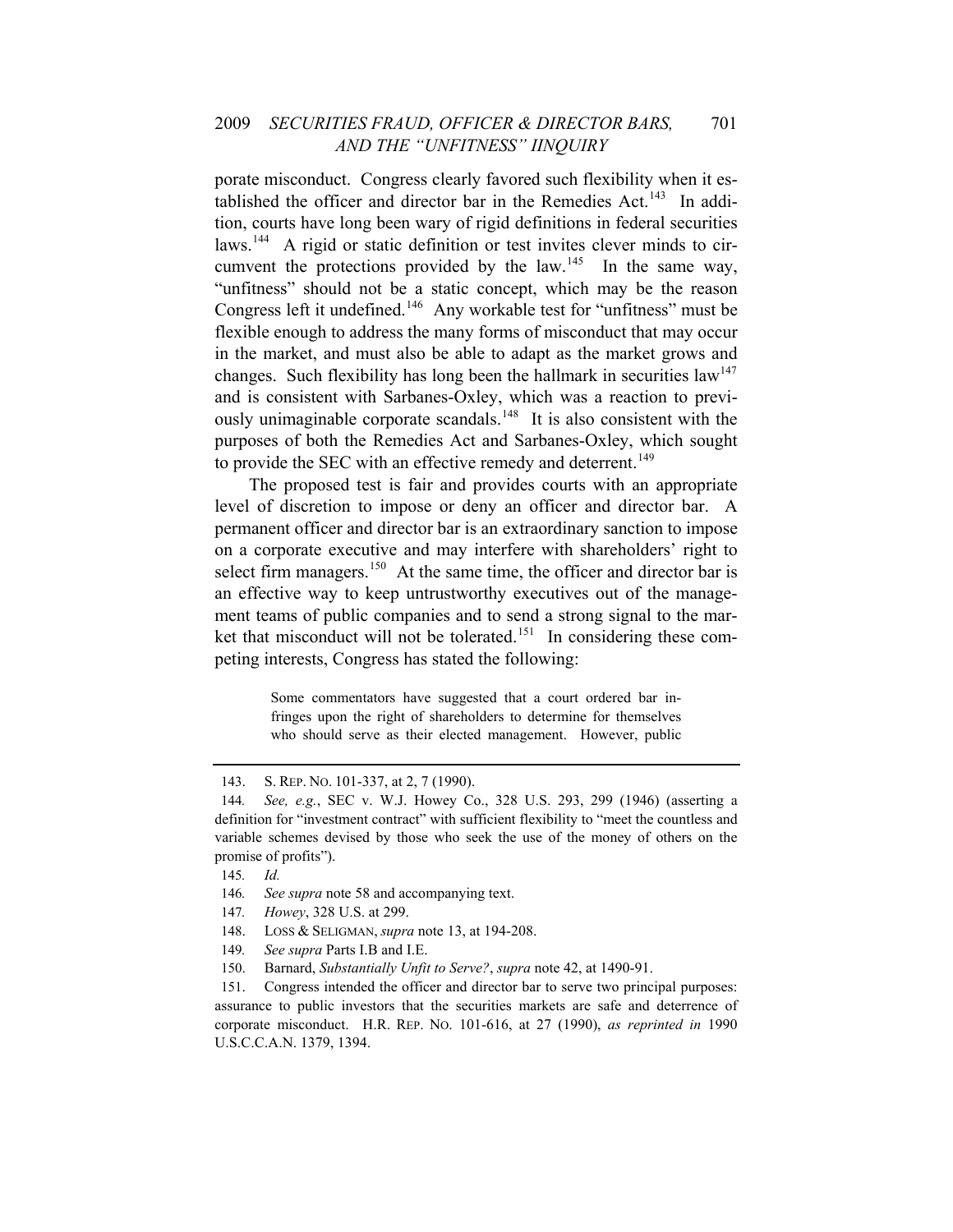shareholders may lack sufficient control to remove securities law violators from office or otherwise to protect their own interests. In addition, in some cases, the shareholders may have been the direct beneficiaries of the wrongdoing and thus may have little economic incentive to vote out the violators. Moreover, broader public interests are involved when the actions of the violator undermine the integrity of the markets.<sup>[152](#page-24-0)</sup>

The proposed test allows courts the flexibility to consider any combination of the six factors and reach a conclusion that balances these competing interests and provides a fair and effective result in each case. Courts should make full use of the factual record and explain their findings in each case. Once courts begin to apply the suggested test, the developing body of case law will guide later courts and litigants in determining the likelihood or appropriateness of imposing a bar in any given situation.

Finally, the proposed test resolves the problems with prior case law, particularly *Patel*, as well as any ambiguity in Professor Barnard's sixfactor test. *Patel*'s fundamental problem was that it required the government to demonstrate that the defendant was likely to engage in future misconduct before a bar could be imposed.<sup>[153](#page-24-1)</sup> Professor Barnard likewise stated that this one factor – the defendant's likelihood of recurrence – was at the core of the "unfitness" inquiry<sup>[154](#page-24-2)</sup> and admonished Congress to amend the bar statutes with language requiring the SEC to show the defendant's likelihood of recurrence in every case.<sup>[155](#page-24-3)</sup> Nevertheless, Congress has taken the position that an officer and director bar is especially appropriate where corporate executives have engaged in egregious fraud without regard for the defendant's likelihood of recurrence.<sup>[156](#page-24-4)</sup> Furthermore, the legislative history of Sarbanes-Oxley indicates that the statute was amended in response to cases like *Patel*.<sup>[157](#page-24-5)</sup> Under the proposed "unfitness" test, the government would be able to obtain a bar against defendants like Patel without demonstrating the defendant's likelihood of future misconduct, so long as it could show other factors, such

<sup>152.</sup> S. REP. NO. 101-337, at 18 (1990).

<span id="page-24-1"></span><span id="page-24-0"></span><sup>153</sup>*. See supra* notes 86-94 and accompanying text.

<span id="page-24-2"></span><sup>154.</sup> Barnard, *Substantially Unfit to Serve?*, *supra* note 42, at 1517.

<sup>155.</sup> Jayne W. Barnard, *The SEC's Suspension and Bar Powers in Perspective*, 76

<span id="page-24-5"></span><span id="page-24-4"></span><span id="page-24-3"></span>TUL. L. REV. 1253, 1271-72 (2002).

<sup>156.</sup> S. REP. NO. 101-337, at 17.

<sup>157.</sup> S. REP. NO. 107-205, at 26-27 (2002).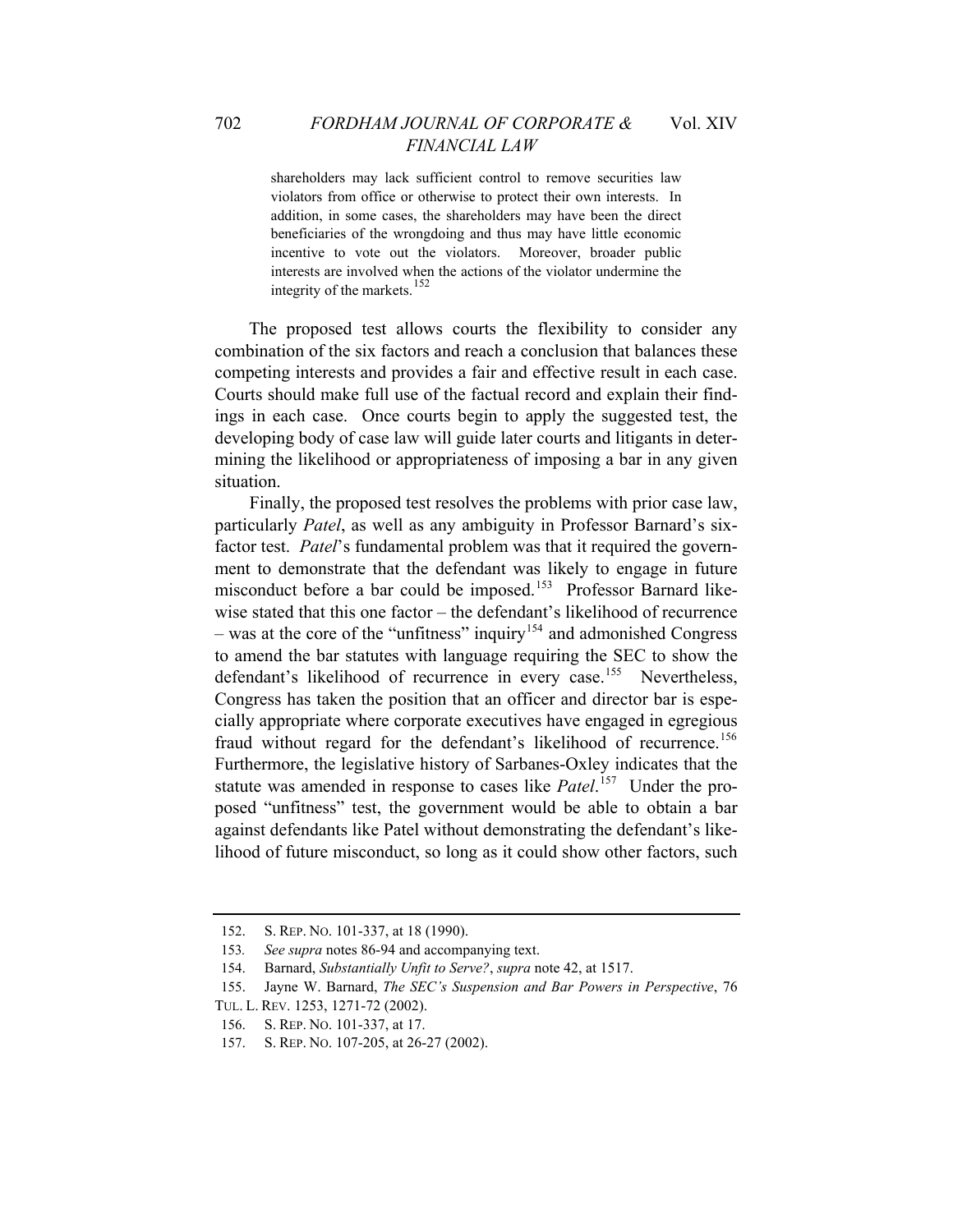as egregiousness, scienter, and the fact that the defendant is a corporate fiduciary.

#### *B. Professor Barnard's Nine-Factor Test for Determining "Unfitness"*

An alternative solution to that suggested by this Note is a proposal by Professor Barnard in a 2005 law review article.<sup>[158](#page-25-0)</sup> Barnard suggested that courts determine "unfitness" by considering the following nine factors:

> (1) the nature and complexity of the scheme, (2) the defendant's role in the scheme, (3) the use of corporate resources in executing the scheme, (4) the defendant's financial gain (or loss avoidance) from the scheme, (5) the loss to investors and others as a result of that scheme, (6) whether the scheme represents an isolated occurrence or a pattern or misconduct, (7) the defendant's use of stealth and concealment, (8) the defendant's history of business and related misconduct, and (9) the defendant's acknowledgement of wrongdoing and the credibility of his contrition.<sup>[159](#page-25-1)</sup>

Here, Professor Barnard suggests that courts not consider the list exhaustive nor any of the factors dispositive.<sup>[160](#page-25-2)</sup> Additionally, while she urges courts to raise the SEC's burden of proof from preponderance of the evidence to clear and convincing evidence,<sup>[161](#page-25-3)</sup> she also seems to suggest that a court may find a defendant unfit without all factors being present.<sup>[162](#page-25-4)</sup>

At least one court has applied Professor Barnard's new formulation.[163](#page-25-5) The court in *SEC v. Levine*, unlike most other courts following Sarbanes-Oxley, expressly acknowledged that Congress had amended

<span id="page-25-0"></span><sup>158.</sup> Jayne W. Barnard, *Rule 10-b and the "Unfitness" Question*, 47 ARIZ. L. REV. 9 (2005) [hereinafter Barnard, *The "Unfitness" Question*].

<sup>159</sup>*. Id.* at 46.

<sup>160</sup>*. Id.*

<span id="page-25-3"></span><span id="page-25-2"></span><span id="page-25-1"></span><sup>161</sup>*. Id.* at 45. It is highly unlikely that any court would raise the burden of proof from preponderance of the evidence to clear and convincing evidence. *See* SEC v. Steadman, 603 F.2d 1126, 1139 (5th Cir. 1979) (holding that preponderance of the evidence is the proper standard in all SEC enforcement and disbarment actions as any higher standard would be detrimental to the public interest).

<span id="page-25-4"></span><sup>162</sup>*. See* Barnard, *The "Unfitness" Question*, *supra* note 158, at 47 (suggesting that courts find unfitness in cases of high egregiousness, "especially when *some* of the other factors listed below are present" (emphasis added)).

<span id="page-25-5"></span><sup>163.</sup> SEC v. Levine, 517 F. Supp. 2d 121 (D.D.C. 2007).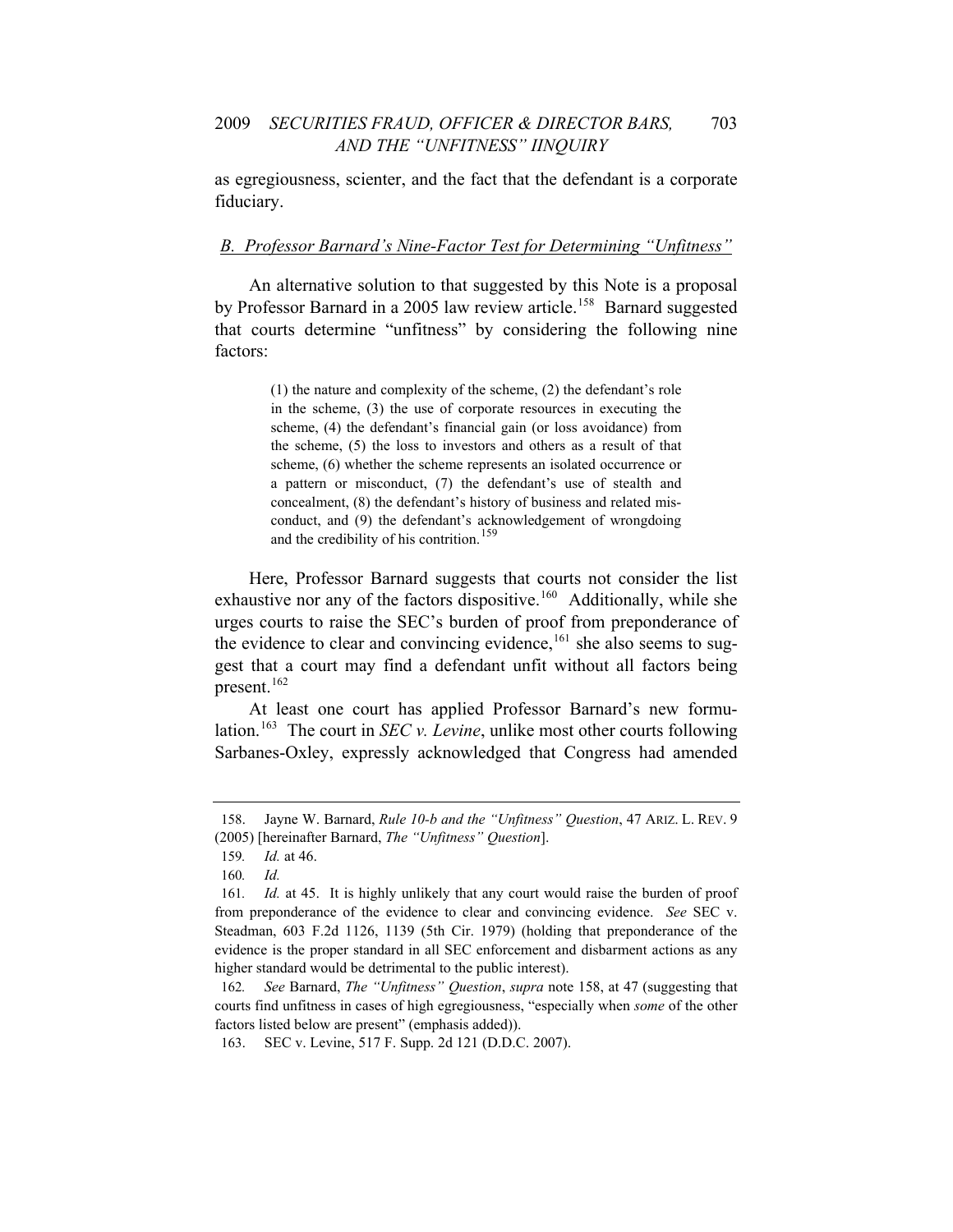the officer and director bar statutes and appropriately sought a method for determining the new, reduced "unfitness" standard.<sup>[164](#page-26-0)</sup> Ultimately, the *Levine* court barred the defendant for ten years, a sanction reminiscent of *Patel*'s insistence that courts favor temporary officer and director bars over permanent bars*.* [165](#page-26-1)Furthermore, the court pointed to the defendant's active management of a public company at all times during the trial as evidence that the defendant was likely to be involved in future misconduct.[166](#page-26-2) This suggests that the *Levine* court was not acting independent of the influence of *Patel*. That is not surprising, however, because Professor Barnard's nine-factor test strongly encourages courts to find that the defendant is likely to engage in future misconduct before imposing a bar.<sup>[167](#page-26-3)</sup>

and demonstrated its desire that courts develop and use a more flexible standard $170$ Professor Barnard's nine-factor test has both positive and negative attributes. On the one hand, it is undeniably flexible because it provides courts with nine possible considerations rather than six. These considerations may prove useful for courts that have reached a stalemate in applying the six-factor test and need more factors to reach a conclusion. On the other hand, Professor Barnard indicates that, in addition to considering the nine factors, courts should find that the defendant is likely to engage in future misconduct before imposing a bar.<sup>[168](#page-26-4)</sup> In this way, the new test ignores the most critical meaning of the "unfitness" standard: neither the defendant's likelihood of recurrence nor any other particular factor should be required.<sup>[169](#page-26-5)</sup> The addition of new factors without the resolution of this issue signals a return to the *Patel*  framework, and is therefore not a solution that seeks to honor Congressional intent in Sarbanes-Oxley. This Note suggests that courts should not so thwart the will of Congress. Congress overruled *Patel*'s static formulation of the "substantial unfitness" test in Sarbanes-Oxley

- <span id="page-26-5"></span>169*. See supra* Part I.E.
- 170*. See id.*

<sup>164</sup>*. Id.* at 144.

<span id="page-26-0"></span><sup>165</sup>*. Id.* at 146.

<span id="page-26-3"></span><span id="page-26-2"></span><span id="page-26-1"></span><sup>166</sup>*. Id.* at 131-32.

<sup>167.</sup> Barnard, *The "Unfitness" Question*, *supra* note 158, at 15.

<span id="page-26-4"></span><sup>168</sup>*. Id.*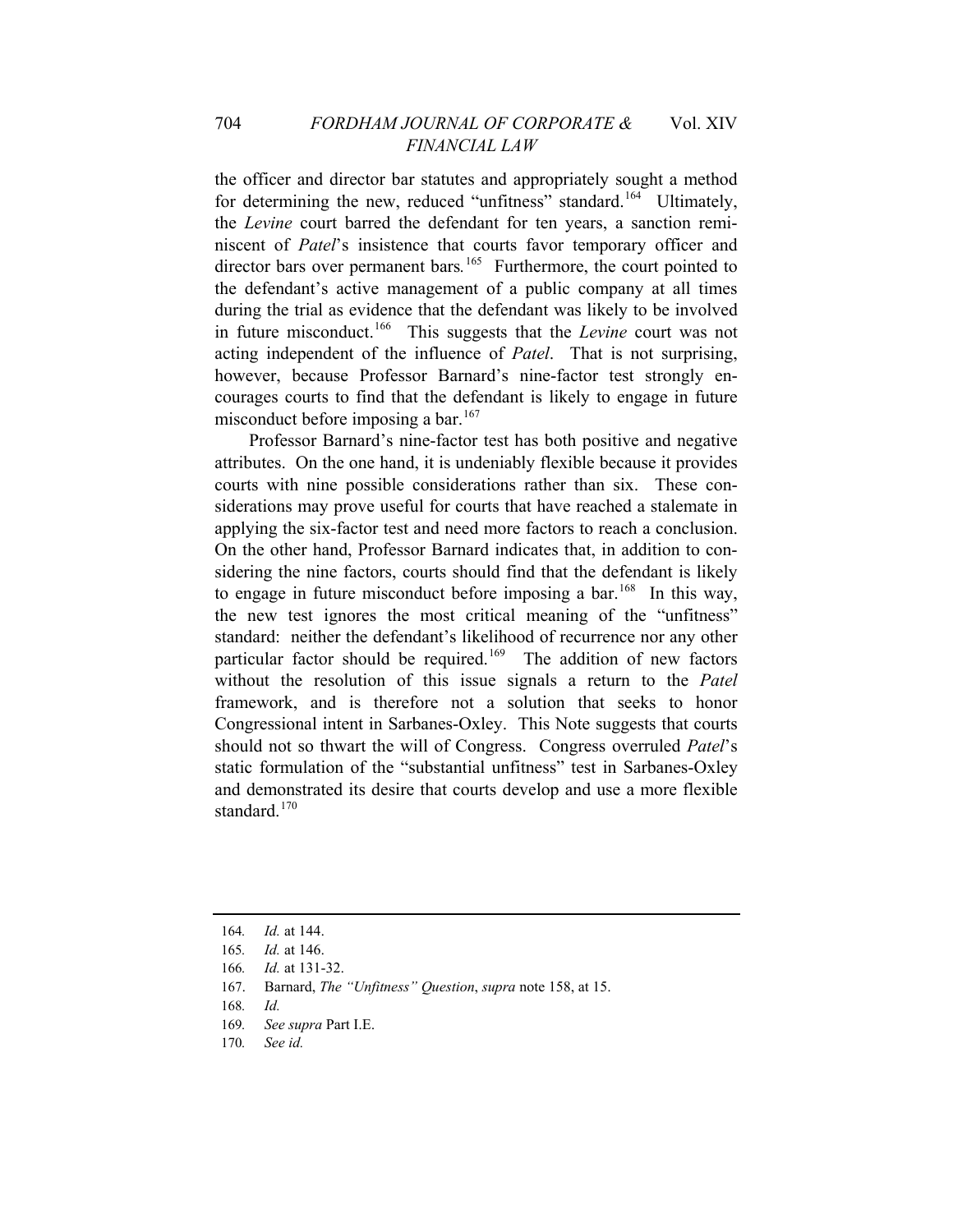#### *C. Comparison of the Proposed Test and Professor Barnard's Nine-Factor Test*

To illustrate the differences between the "unfitness" test proposed by this Note and Professor Barnard's nine-factor test, I will apply both tests to the facts of the *Patel* case, and compare the results. This comparison will highlight the strengths of the proposed test and the weaknesses of the alternative nine-factor test.

#### *The Proposed Test*

Applying the proposed test to the facts of *Patel*, [171](#page-27-0) the six factors break down as follows:

- (1) *Egregiousness of the Underlying Violation*: The violation was egregious because it resulted in enormous shareholder losses, it involved a scheme to defraud the FDA, and it showed a blatant disregard for public safety. This favors a bar.
- (2) *Defendant's Repeat Offender Status*: The defendant has no past violations of law. This favors denial of a bar.
- (3) *Defendant's Role in the Fraud*: The defendant was an officer of the corporation and an active participant. This favors a bar.
- (4) *Defendant's Degree of Scienter*: The defendant's fraudulent acts were not negligent, but rather were intentional or highly reckless; the defendant knew or reasonably should have known that the scheme to defraud the FDA was illegal and that, if caught, the company's stock price would plummet. Furthermore, the defendant knew or reasonably should have known that he defrauded investors who purchased his shares in the selloff prior to the public announcement of the indictment. This favors a bar.
- (5) *Defendant's Economic Stake in the Violation*: The defendant's scheme initially increased the company's value by making it appear highly competitive; the defendant then sold a block of his shares to avoid the inevitable losses. This favors a bar, though the defendant may argue that the loss

<span id="page-27-0"></span><sup>171</sup>*. See supra* Part I.D for a discussion of the *Patel* case.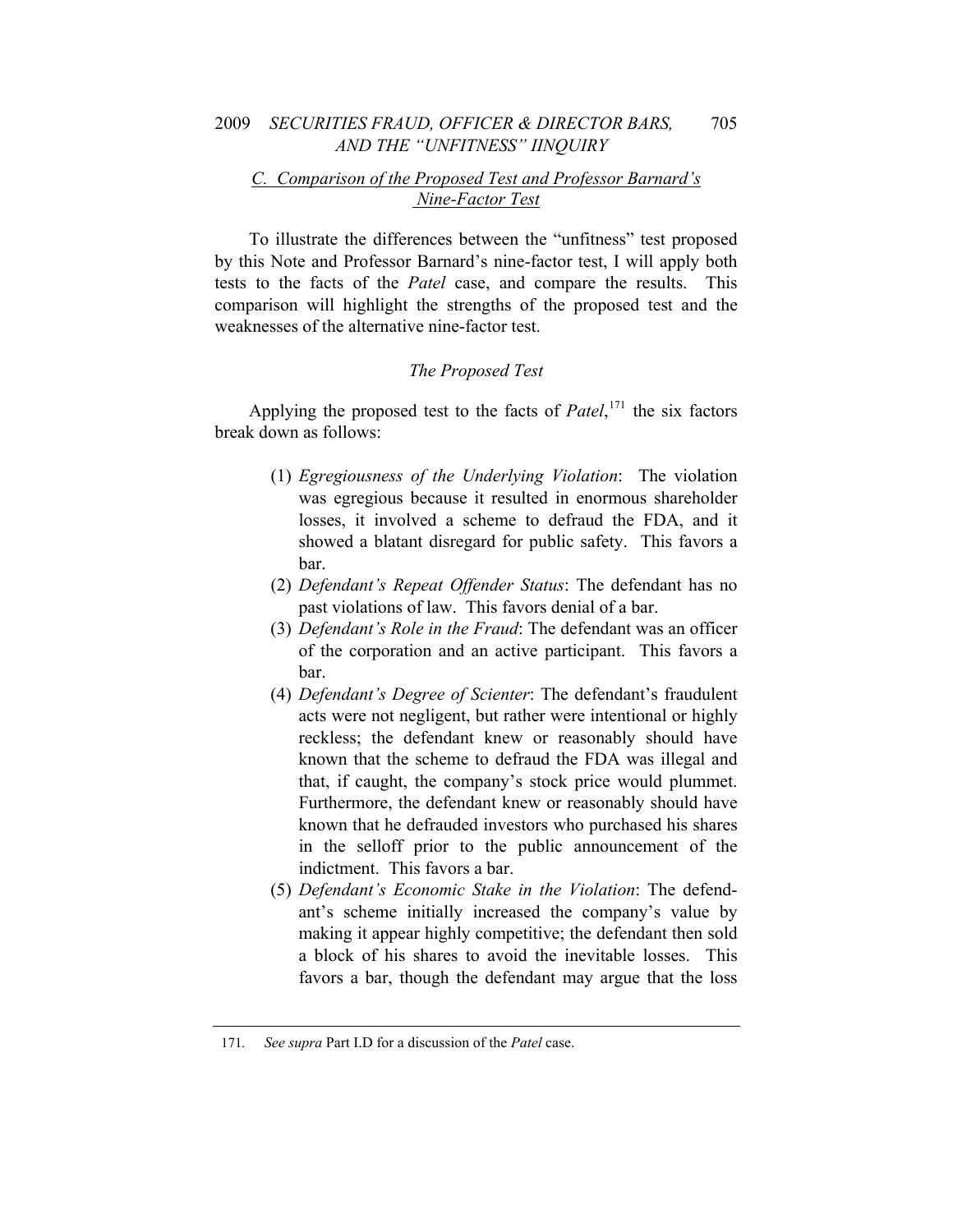avoided was not large in comparison with total shareholder losses and the total amount of stock he held.

(6) *Likelihood that Misconduct Will Recur*: The defendant's scheme was ongoing and showed his blatant disregard for laws protecting prescription drug users and public investors. This factor does not clearly favor a bar. That is, simply restating the facts of the underlying violation may not be sufficient to demonstrate a likelihood of recurrence, especially if the defendant has accepted responsibility for his actions. Nevertheless, applying the five factor test currently used by courts to determine the likelihood of recurrence when issuing an injunction, a court may find a likelihood of future misconduct. The scheme was ongoing and continuous, the violation evidenced a high level of scienter, and the nature of the defendant's profession places him at risk for future violations<sup>[172](#page-28-0)</sup>

Under the proposed test, a court could find the defendant unfit to serve as the manager of a public company. Even if the defendant has no history of past violations, or if the court is not convinced that the SEC has established a likelihood of future misconduct, the court may still impose a bar if, in its discretion, it is convinced that the egregiousness of the violation, the high level of scienter, and the defendant's role as a corporate fiduciary at the time of the fraud render the defendant unfit.

#### *Professor Barnard's Nine-Factor Test*

Applying Professor Barnard's more recent nine-factor test<sup>[173](#page-28-1)</sup> to the facts in *Patel*, [174](#page-28-2) a court may find as follows:

(1) *The Nature and Complexity of the Scheme*: The scheme was complex, as it involved a conspiracy with FDA staff and was unlikely to be discovered without the intervention of a federal investigation. The scheme endangered the public and introduced false information about the company into the

<span id="page-28-0"></span><sup>172</sup>*. See, e.g.*, SEC v. Drexel Burnham Lambert, Inc., 837 F. Supp. 587, 611 (S.D.N.Y. 1993).

<span id="page-28-2"></span><span id="page-28-1"></span><sup>173</sup>*. See* Barnard, *The "Unfitness" Question*, *supra* note 158, at 46-53 (listing and discussing the factors).

<sup>174</sup>*. See supra* Part I.D.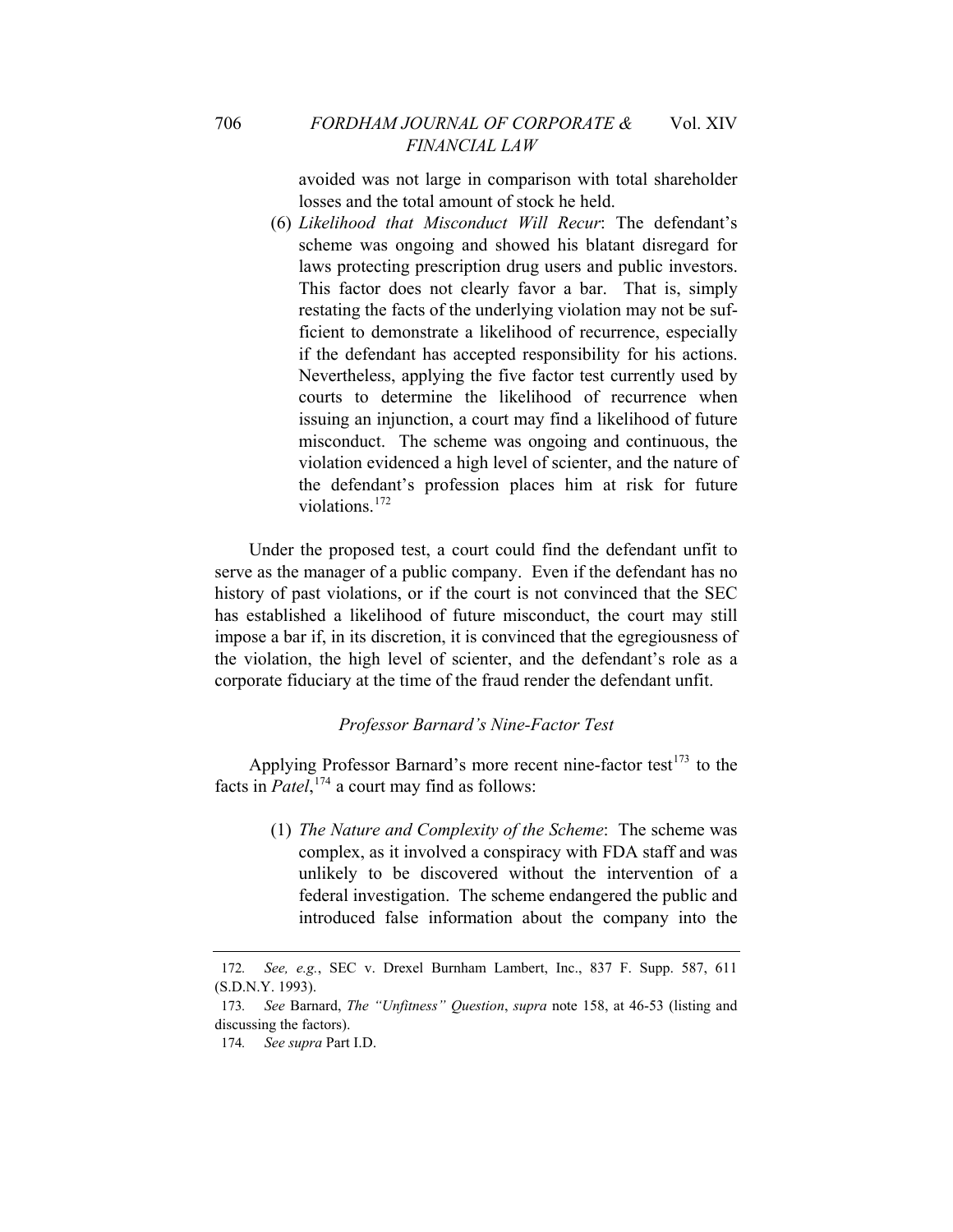securities market, resulting in shareholder losses. This favors a bar.

- (2) *The Defendant's Role in the Scheme*: The defendant served as a corporate fiduciary while engaging in the fraud and may have had a leadership role in the scheme. This favors a bar.
- (3) *The Use of Corporate Resources in Executing the Scheme*: The defendant may have used corporate resources or time to engage in the fraud, but there are no facts that firmly establish this. This favors denial of a bar.
- (4) *The Defendant's Financial Gain (or Loss Avoidance) from the Scheme*: The defendant profited from the scheme, though the amount of profit and loss avoidance may not be sufficient to find the defendant unfit. This factor may or may not favor a bar.
- (5) *The Loss to Investors and Others as a Result of the Scheme*: The defendant's scheme caused a major decline in the price of the company's publicly traded stock and shareholders likely suffered heavy losses. This favors a bar.
- (6) *Whether the Scheme Represents an Isolated Occurrence or a Pattern of Misconduct*: The conspiracy with the FDA staff was ongoing, but the illegal sell-off of company stock occurred only once. This may or may not favor a bar
- (7) *The Defendant's Use of Stealth and Concealment*: There are no facts suggesting that the defendant absconded with funds or altered financial documents. This favors denial of a bar.
- (8) *The Defendant's History of Business and Related Misconduct*: Besides the ongoing nature of the fraudulent misconduct, the defendant does not have any prior history of violations. This may or may not favor a bar.
- (9) *The Defendant's Acknowledgement of Wrongdoing and the Credibility of His Contrition*: The defendant admitted his role in the scheme and conceded that it was fraud, but there are no facts to show defendant's contrition. This may or may not favor a bar.

If the nine factors in Professor Barnard's test are considered disjunctively, a court may find the defendant unfit to serve as a corporate fiduciary of a public company. Nevertheless, if courts apply Professor Barnard's suggestion that the SEC must *also* show that the defendant is likely to engage in future misconduct unless barred, the nine-factor test